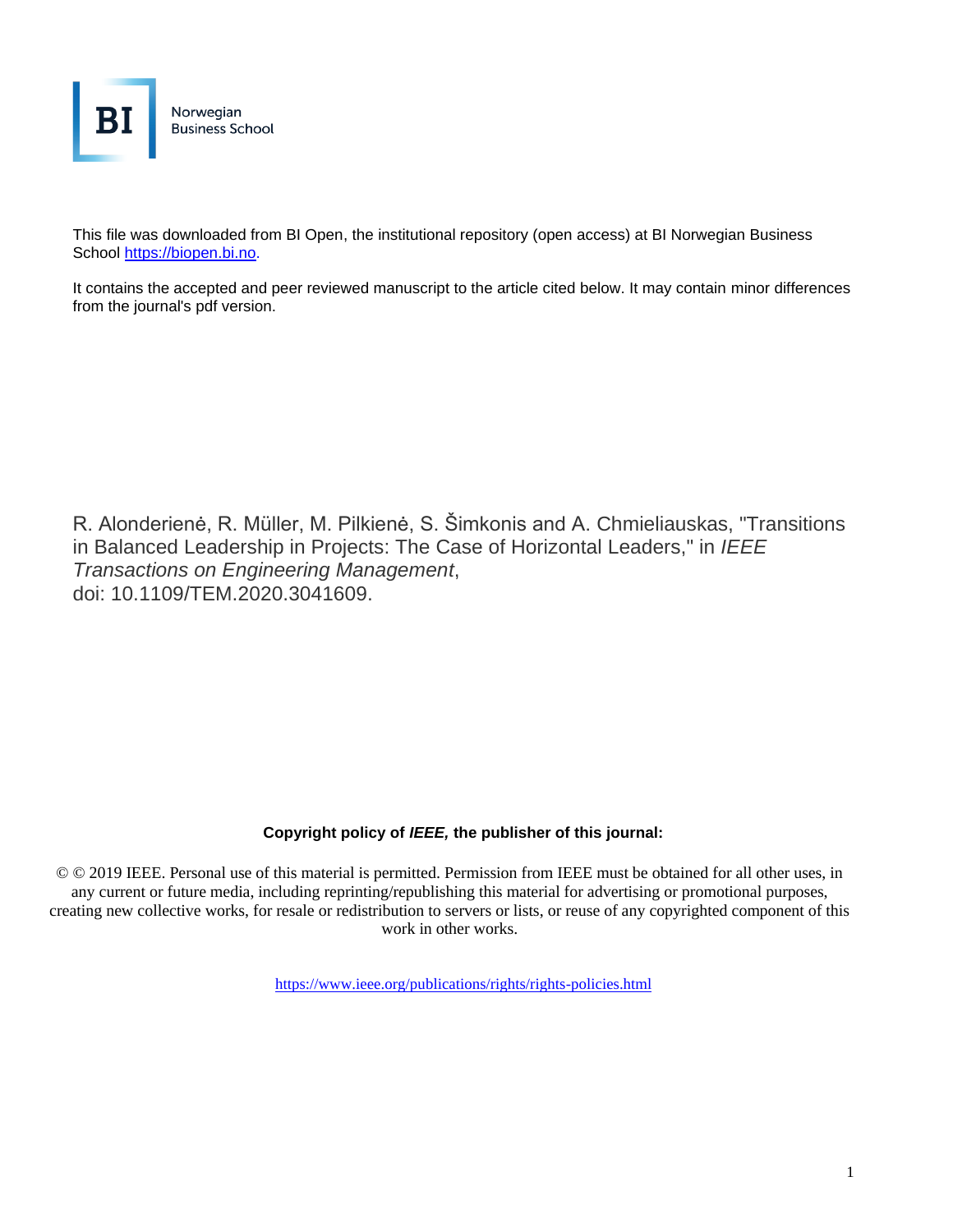# Transitions in Balanced Leadership in Projects: The case of horizontal leaders

by

*Raimonda Alonderienė, ISM University of Management and Economics, Vilnius, Lithuania Ralf Müller, BI Norwegian Business School, Oslo, Norway Margarita Pilkienė, ISM University of Management and Economics, Vilnius, Lithuania Saulius Šimkonis, ISM University of Management and Economics, Vilnius, Lithuania Alfredas Chmieliauskas, ISM University of Management and Economics, Vilnius, Lithuania*

*Abstract***—** Balanced leadership theory conceptualizes that in projects leadership authority bounces back and forth between different roles in situational contingency, and controlled by the project manager. One of these roles is the horizontal leader - a team member appointed by the project manager to lead the project through a particular issue or crisis. This study investigates the transition at the end of a horizontal leader's assignment and the morphostatic or morphogenetic consequences for future assignments, stemming from the 'fit' between the horizontal leader's work with the expectations that led to his/her appointment. A Realist Social Theory and Transition Theory perspective is taken with 30 interviews in eight case companies. A model for transition in balanced leadership is abductively developed. Variables identified are context, conditions, actors, mechanism, criteria, and outcomes. Results explain the nature and change of assignment conditions, as well as the (dis)continuation decisions on horizontal leader roles at the end of their assignment. A theory is developed that describes the transfer event, with its variables and their interaction. This provides for an extension of the theory of balanced leadership. Practitioners can apply the study's insights to steer the process of horizontal leader appointment and its (dis-)continuation to desired outcomes.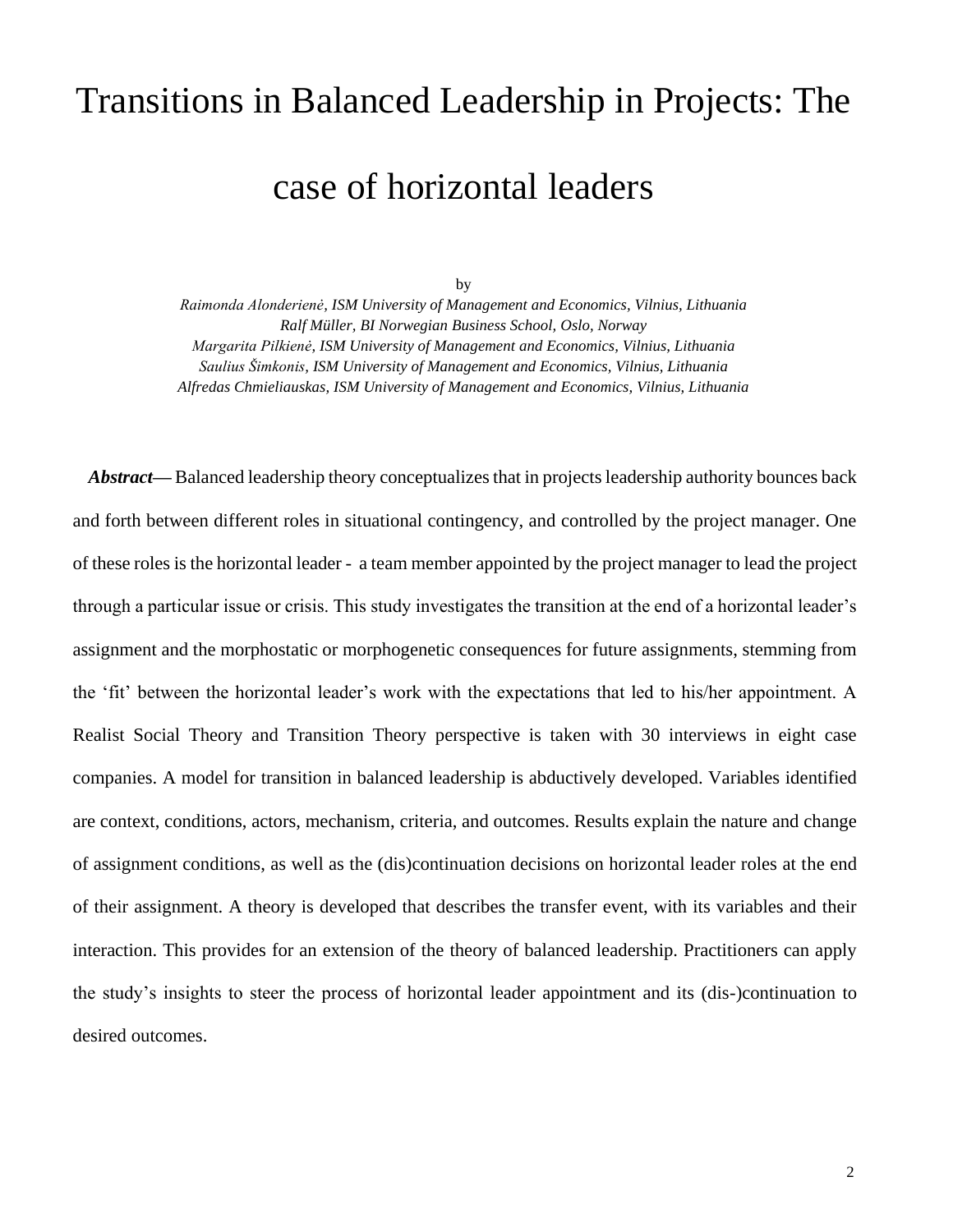*Index Terms***—** Balanced leadership, Horizontal leadership, Transition, Transition management, Realist Social Theory

#### A. INTRODUCTION

The concept of balanced leadership has emerged as a complement to the traditional understanding of leadership in projects as being either person-based or team-based [1]. In this newly identified type of leadership, project managers, as so called vertical leaders (VL), monitor the project team members from their assignment to the project onwards to identify their particular strengths and their willingness to lead the project temporarily when the need arises. Based on this evaluation of team members, balanced leadership conceptualizes how VLs decide for and assign the most suitable leader for the project in situational contingency. For that, balanced leadership theory describes five events: (1) nomination of team members to the project, (2) identification of possible leaders from the team, (3) selection and empowerment of leaders, (4) leadership by the empowered leader and its governance by the VL, and (5) transition of the empowered leader into either a new role, the prior role, or continuation of the existing role [2]. For event 3 and 4, the literature describes three possible scenarios: a) the empowerment of a whole team or sub-team, to develop creative or innovative solutions for a given problem, typically using shared or distributed leadership [3], or b) the VL retaining leadership authority as he or she is deemed to be the most suitable leader at the moment, typically exercising vertical leadership [4], or c) the assignment of a horizontal leader (HL) - a team member chosen by the VL to temporarily lead the project through a particular state, issue, or crisis [5]. During the time of this HL assignment, the VL follows the HL, but retains accountability for closing or terminating the assignment of the HL when needed. At the end of the HL assignment, VL and HL enter into an evaluation of the assignment to decide on a) shifting leadership authority to another person, the VL, or to stay with the current HL, and b) changing or retaining the selection criteria that were used for the current HL's assignment [2]. The nomination event is investigated in [6], the identification event in [7], empowerment in [8] and horizontal leadership and its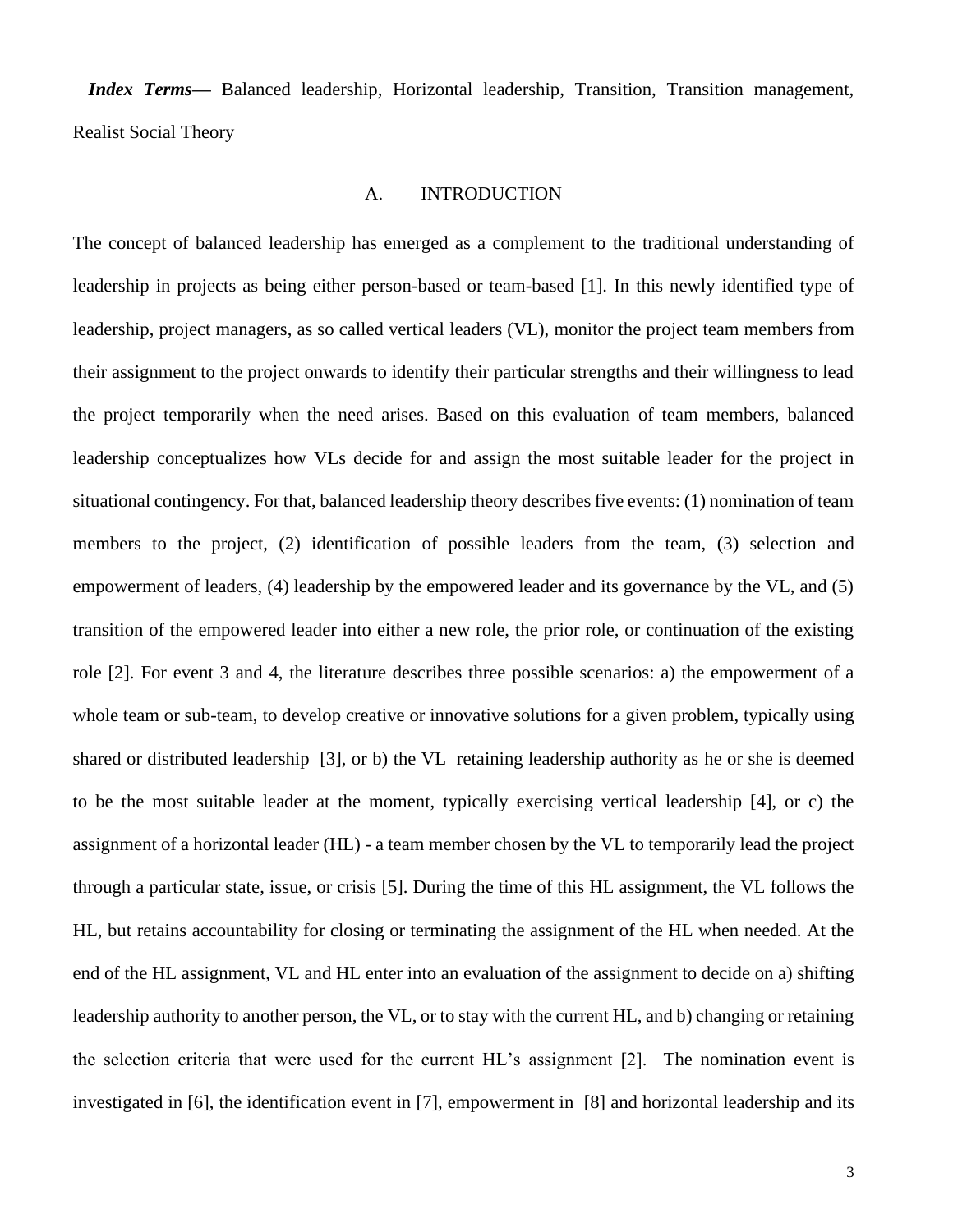governance in [5]. However, the last event - transitioning of horizontal leaders – has not been empirically investigated and little is known about the transitioning of horizontal leaders at the end of their assignment. The present paper addresses this knowledge gap. This is important, as it allows for insights into the variables, mechanisms and processes that make up the event, which allows practitioners to move from intuitive to deliberate and better informed decision making for leader assignments that are beneficial for project outcomes. Academics gain through a further development of the theory framework for horizontal leadership, which gains rapid popularity in a wide number of different industries and settings, such as professional football [9], social media [10], and construction [11]. Moreover, the engineering field is rarely covered in the area of horizontal leadership. For that, the study explores the key variables of the event and the sequence of their interaction in order to develop a theory of transition in horizontal leadership. To that end, we ask the following research questions:

*RQ1: What are the particularities of the transition event after a horizontal leader assignment?* 

*RQ2: What is the nature of this transition in terms of variables and their impact on transition outcomes?* 

The unit of analysis is the event of horizontal leadership transition as it unfolds at the end of a HL assignment. We take a Realist Social Theory perspective in the sense of Archer [12], which explains the sociological mechanisms of the event from a critical realism standpoint. Within this perspective, we apply transition management theory, as developed by Loorbach as the model for transitions at the operational level [13]. A multiple-case study setting is used for interviews and abductive analyses of the data to derive at a model comprising context, mechanisms, actors, criteria, and outcomes of the transition event.

The next section briefly reviews the most relevant literature to derive at the knowledge gap. The subsequent sections describe the methodology, data analysis, and discuss model and theory development respectively. The paper finishes with the conclusions, including the answers to the research questions.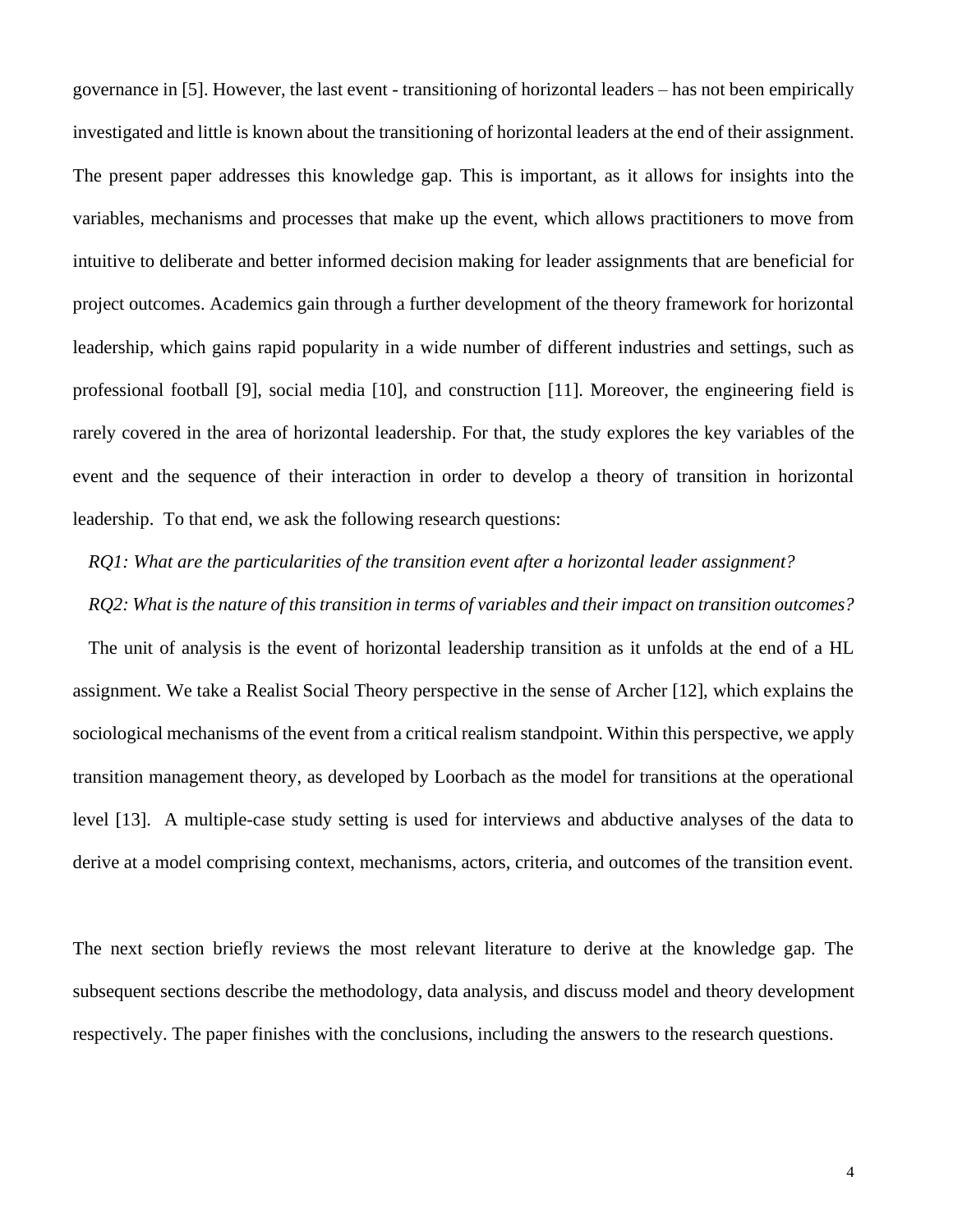#### B. LITERATURE REVIEW

This section starts with balanced leadership as the context for horizontal leadership to emerge. Then addresses the theoretical lenses of Realist Social theory and transition theory as they relate to the phenomenon under study.

#### *A. Balanced leadership*

Leadership has been explored in engineering studies and beyond. Studies in engineering include those that investigated the relationship between project characteristics and project performance in the context of different levels of top management involvement, indicating that top management leadership increases with the contribution of a projects to the business goals [14], other studies identified the relationship between team performance and its impact through empowerment in the context of high task uncertainty and team expertise [15]. Yet others looked at the impact of leadership competences of project managers on project success [16]. Parts of the papers identify the distinctiveness of leadership in engineering and technology: Karahanna and Watson [17] and Faraj and Sambamurthy [15] analyzed information systems leadership. Related to that, Drouin et al. [18] explain how balanced leadership differs in waterfall and Agile/Scrum project settings, using cases from construction and IT. They found that balanced leadership is more often used in waterfall driven, especially R&D, projects. Here the question of transition of individuals with temporarily assigned leadership authority appears more often than in agile settings, where the nature of workflows, hierarchies and a general (sub)teams rather than individuals orientation prevails. The present paper continues these studies by exploring the transition event in balanced leadership in engineering types of projects.

Recent studies identified balanced leadership (and its component horizontal leadership) as complement and integrative concept for the traditionally narrow views of vertical and team-based leadership. Vertical leadership is exercised by an appointed formal leader of a team, such as a project manager. Team-based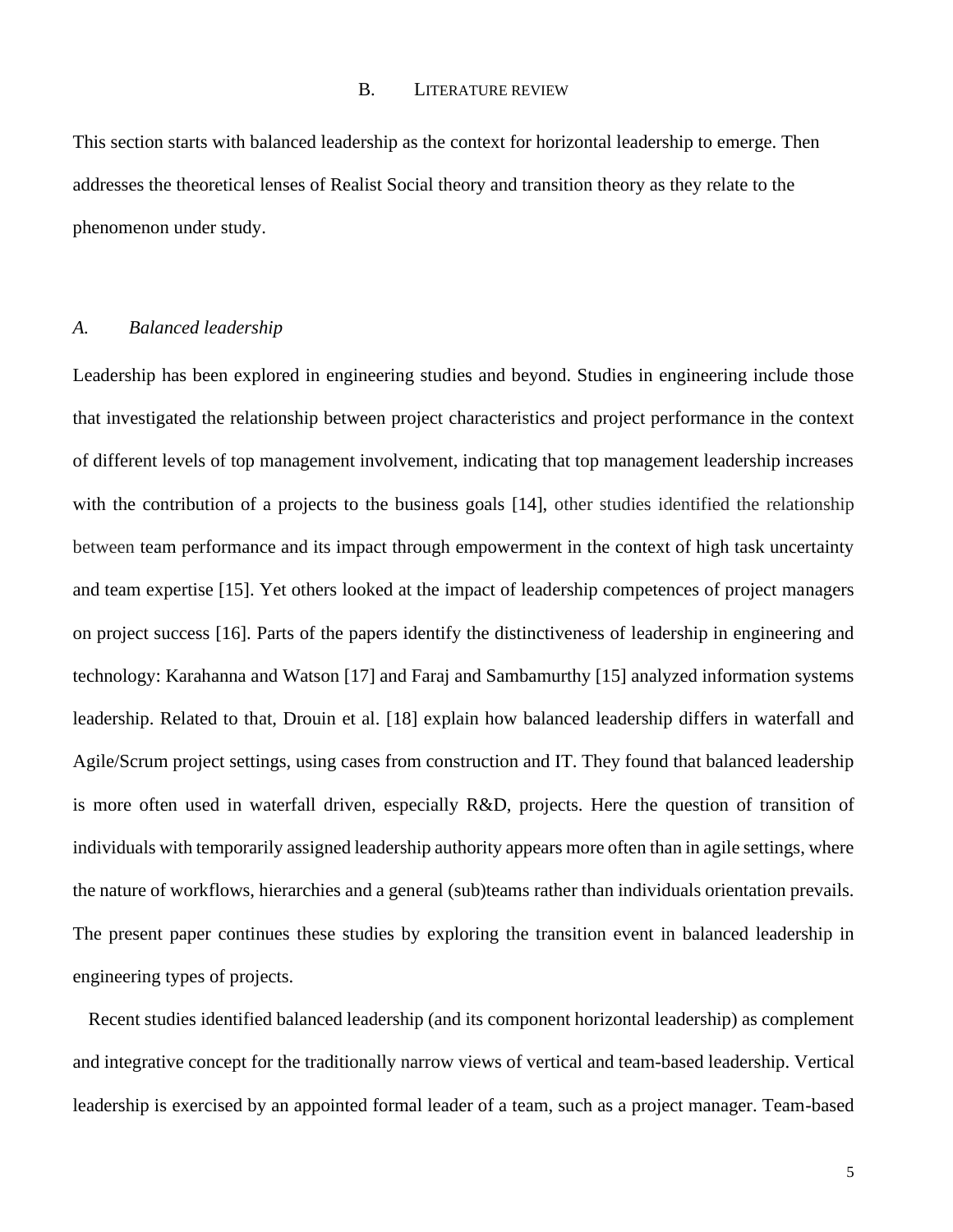leadership is described as "a group process in which leadership is distributed among, and stems from, team members" [19, p. 172], which then further divides into shared leadership, where team members engage in peer level leadership when collaborating [20], and distributed leadership, where leadership emerges out of the social interaction of team members [21]. In-between vertical and shared leadership lies horizontal leadership, which is leadership executed by a team member upon nomination by the project manager (VL), and governed by the VL for the time of the nomination [22]. Balanced leadership theory integrates these different leadership approaches through a theory framework that allows selecting the most appropriate leadership approach in situational contingency in projects. Project specifics determine the leadership type [18]. In [18] construction projects demonstrate high vertical leadership while IT projects show more evidence of balanced leadership.

Balanced leadership consists of five events:

- *Nomination* of members to the project team. This is a key event for the VL to influence the selection of team members. Empirical studies show that VLs use a number of different means to get their preferred team members nominated, but often struggle with being heard by those in power of nominating [6].
- *Identification* of possible leaders within the team. Here VLs evaluate the professionality, personality and attitude of team members in respect of their capabilities and willingness to take on temporary leadership roles [7].
- *Selection* or empowerment of one or several team members as leader(s). As described above, depending on the idiosyncrasy of the situation either a more team-based (e.g. for creativity or innovation) or horizontal leadership (e.g. for highly specialized tasks) approach will be chosen. This characterizes the VL's transfer of leadership authority to the selected leader [8].
- *Leadership by the selected leader(s) and governance by the VL*. This event describes the leadership by the chosen leader for the time of the appointment and the dual role of the VL in following this appointed leader as a participant in the project, but also governing this leader to ensure a satisfactory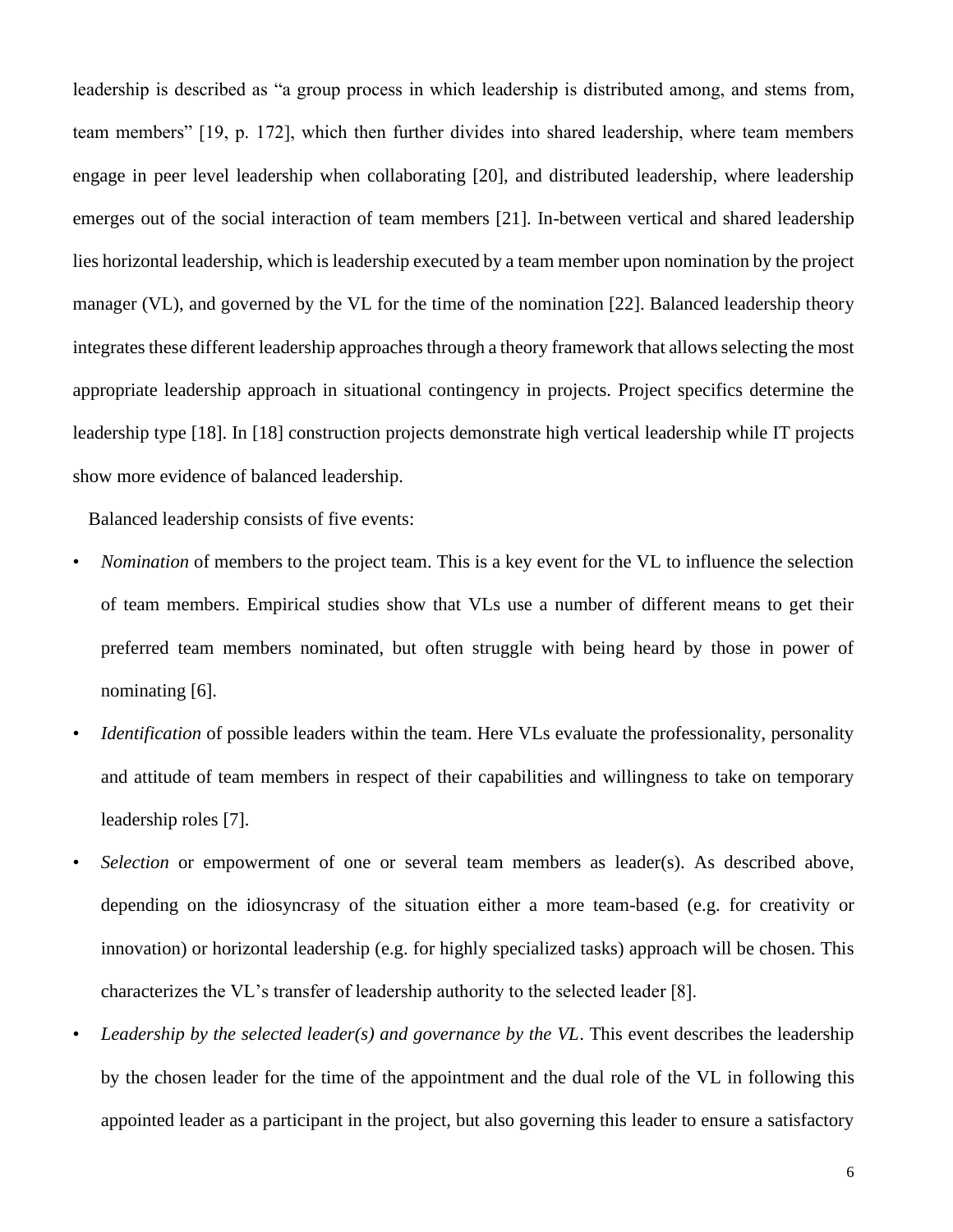result of the appointment [5], [25].

• *Transition* marks the end of the temporary leadership appointment, the evaluation of the process and results of the appointment and the elaboration of possible changes to the conditions for future appointments of temporary leaders in the project [2].

Research on the exploration of the fifth event – transition - is scarce. Some work has been published on the evaluation of effectiveness of shared leadership [26] and performance of distributed leadership in teams [21]. However, little is published on the details of a transition event in horizontal leadership. This setting is significantly different from a team being at the end of its leadership assignment, as the HL's power base is neither in the formality of the position (as in vertical leadership) nor in the voluntary acceptance of leadership by the team members (as in shared and distributed leadership). Hence, it is not clear what the nature of the interactions at the horizontal leadership transition events are, in what patterns they manifest themselves, and what processes lead to their outcomes, i.e. change or stability. This is addressed in the present paper.

#### *B. Realist Social Theory*

To understand the transition event, we go back to its origin, which is Realist Social Theory [12], and its inherent morphogenetic cycle.

Realist Social Theory perceives societies as open-systems, constantly shaped and re-shaped through their members' innovativeness. At the heart of this social structuring lies Morphogenetics, consisting of the two complementarities morphogenesis (processes for changing, for example, a system's form, state or structure), and morphostasis (processes to preserve or maintain them) [12]. Both are results of the morphogenetic cycle, which constitutes of the stages for conditioning, interaction and elaboration. In the context of balanced leadership, conditioning refers to the formal organizational policies, role descriptions, situational requirements, as well as the informal expectations by the VL when appointing, for example a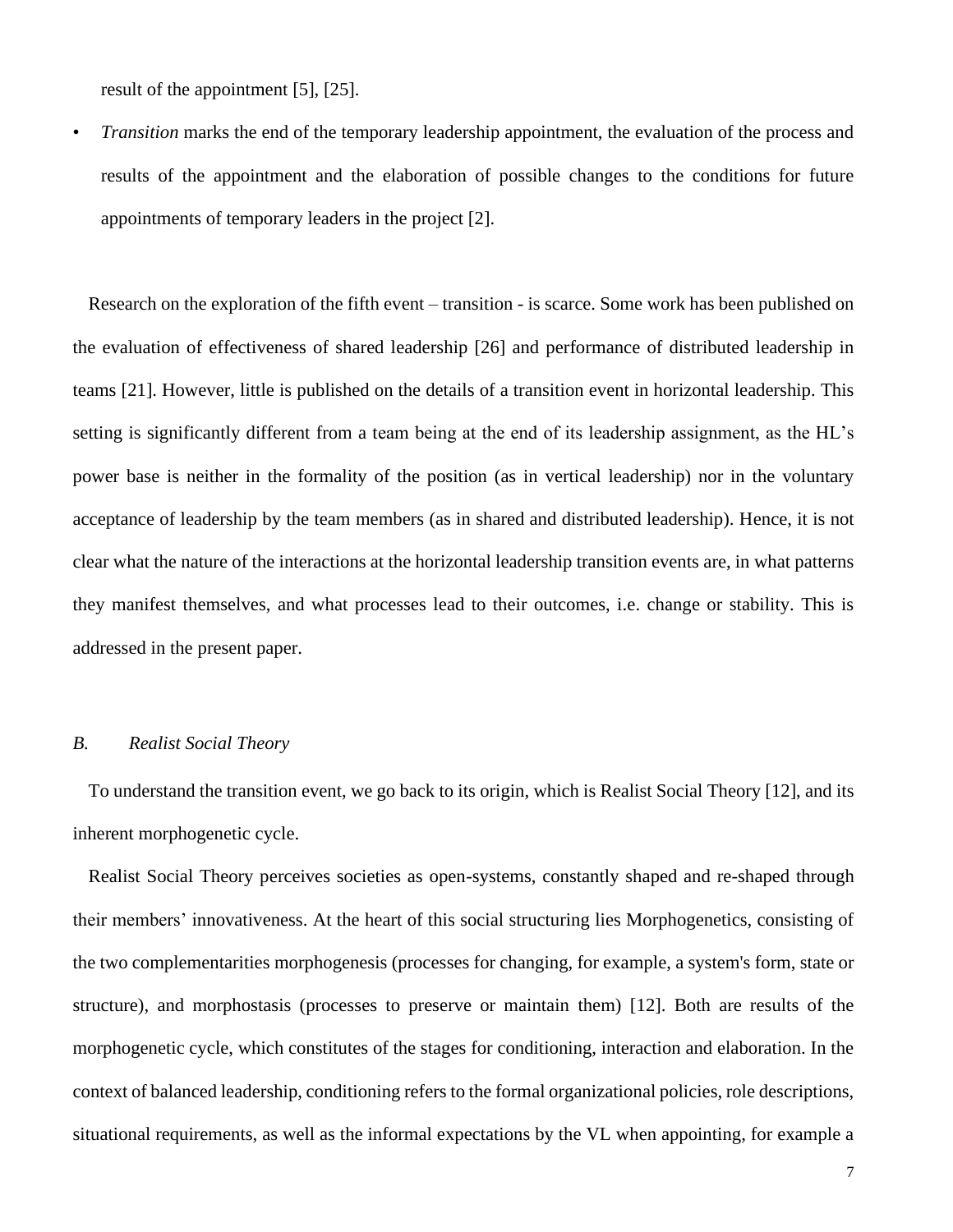HL. These 'conditions' the situation for the HL to work in. By executing the role, the HL interacts either complementarily or incompatibly with these conditions. In either case, the type of interaction and its result in terms of successful or less successful accomplishment of the HL assignment, provide the input for elaboration. This final stage is decisive for either morphostasis, that is, continuing with the current set of conditions, selection criteria for HLs, or HL assignment, or morphogenesis, the change of those. Hence, the transition event in balanced leadership is sociologically theorized through the elaboration stage in the morphogenetic cycle.

This elaboration stage suggests four scenarios that lead to either morphostatic or morphogenetic outcomes. Compatibility between role conditions and the agent's role fulfillment leads to morphostasis. Incompatibility between conditions and agent's role fulfillment leads to morphogenetic outcomes. Incompatibility between conditions and agent, paired with an opportunity for gains (i.e. opportunism) through the agent's behavior leads to either morphogenesis or morphostasis. Extreme incompatibility leads to morphogenesis [12], [27].

Applying the morphogenetic cycle to balanced leadership provides for the following outcomes, which are summarized in Table I. When (1) the conditioning influences, e.g. formal structural influences (factors of environment, context), and informal expectations by the VL are compatible with the way the HL executes the assignment then a morphostatic outcome is indicated. It may be that horizontal leadership is continued and stays with the same HL. In case of partial incompatibility between conditions and HL, the HL's behavior or the conditions may open possibilities for potential gains which the VL wants to exploit, then (2) opportunism emerges. This tends to lead to morphostasis or to morphogenesis, depending on a number of factors, including the predisposition of the VL and the reasons that led to (or even required the use of) opportunism in the first place. Partial incompatibility between conditioning influences and HL's role execution (3) tends to lead to a morphogenetic outcome of the transition process, whereby the conditions and/or the criteria for selection of future horizontal leaders may change. This may imply that the HL is replaced, or continues with amendments. In case of extreme incompatibility between conditions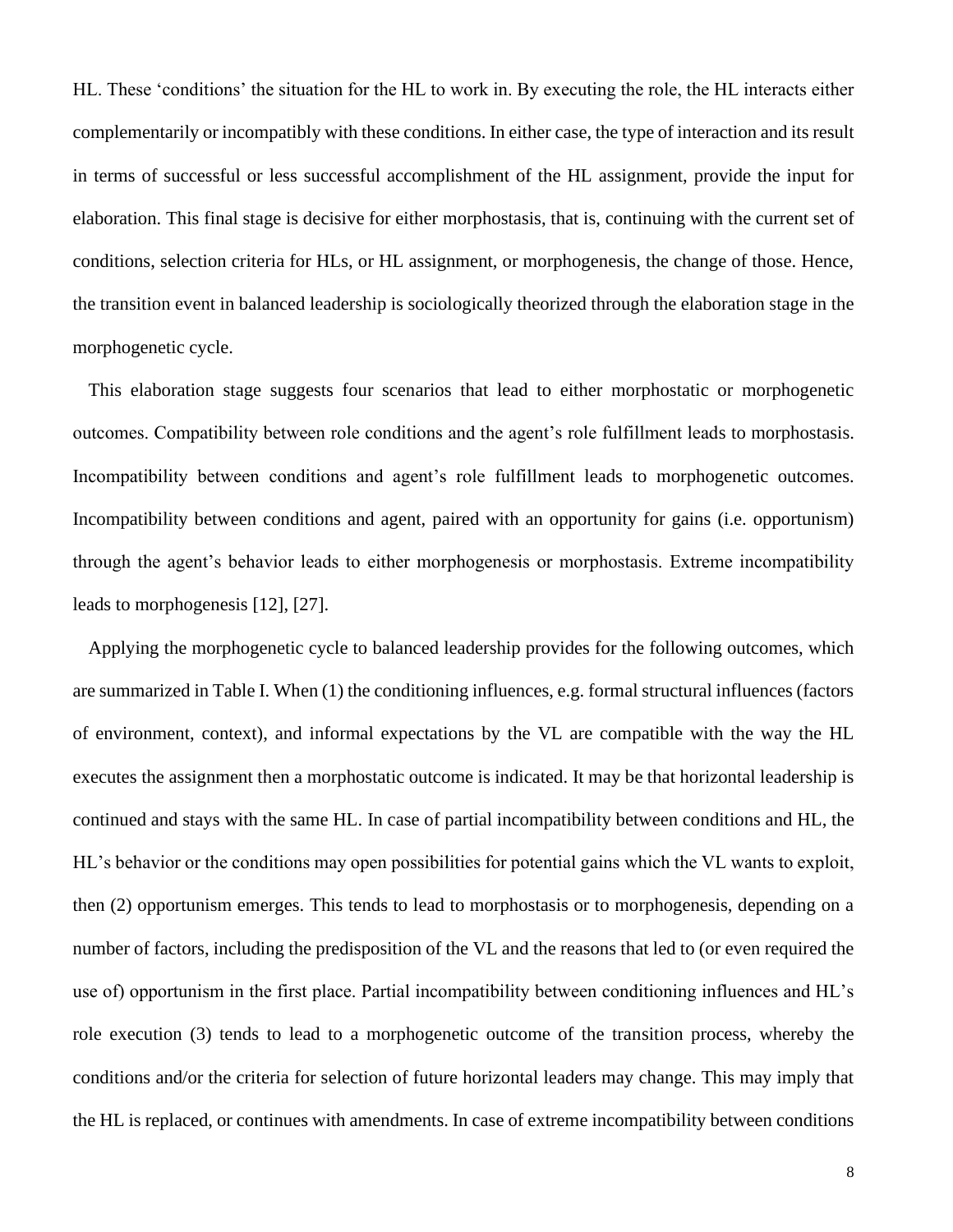and HL execution (4) the VL prematurely terminates the HL assignment, which leads to morphogenetic outcome, where HL selection criteria and conditions may be changed.

Table I shows the important role of compatibility for the type of outcome (left and right columns). The mapping of situations for horizontal leadership transition (middle column) provides for a set of situations that may emerge during the transition event and their proposed outcomes.

| Compatibility<br><b>Between conditions and</b><br>agent (HL)  | <b>Status of horizontal leadership</b>                                                               | <b>Outcome</b>                   |
|---------------------------------------------------------------|------------------------------------------------------------------------------------------------------|----------------------------------|
| (1) Compatibility                                             | Conditions and criteria for horizontal leadership<br>are continued without amendments                | Morphostasis                     |
| (2) Partial incompatibility,<br>but potential for opportunism | Horizontal leadership conditions may be adjusted<br>to the new opportunities and HL continues or not | Morphostasis or<br>morphogenesis |
| (3) Partial incompatibility                                   | Horizontal leadership is discontinued with HL<br>being replaced                                      | Morphogenesis                    |
| (4) Extreme incompatibility                                   | Horizontal leadership is prematurely terminated<br>by VL                                             | Morphogenesis                    |

**Table I:** Proposed outcomes of horizontal leadership transition

The next section develops the inherent mechanics of the transition event, using Transition theory.

# *C. Transition and transition management*

The concept of transition is originally used to describe the change of substance state, e.g. from liquid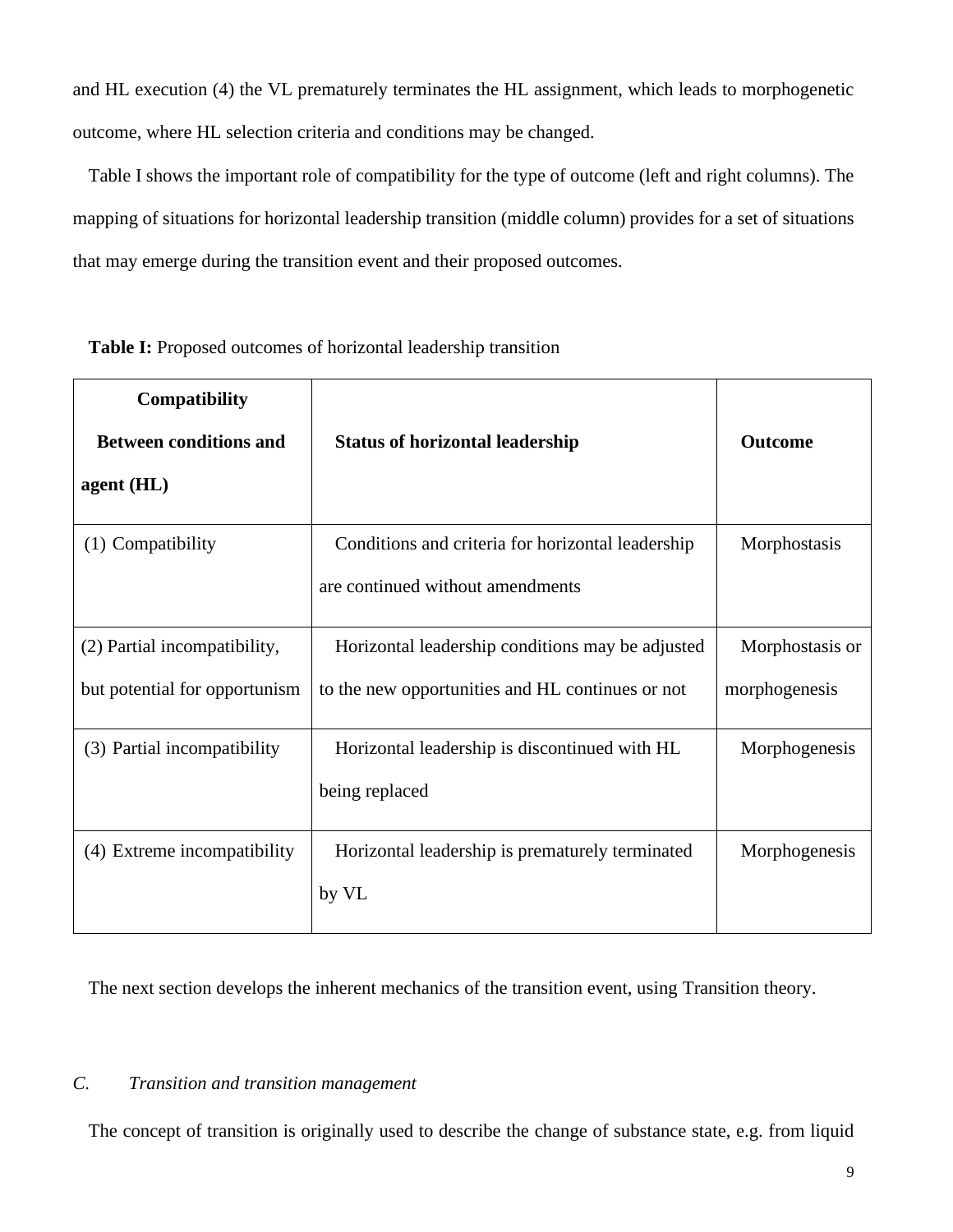to gas [13]. Later, however, the application of the term has expanded widely to other disciplines, such as ecology, economics [28], political sciences [29] and management [30] where it is used to describe the change of the system from one state to a qualitatively different one [13]. The shift from one state to another can be complex and chaotic [13]. Transition management (TM) builds primarily on the theories of complex system and governance. The leading Dutch researchers in TM define it as a model of governance [31] which is a multi-level, multi-actor, long-term, process-oriented approach and analytic framework used to both understand and promote transformations of major social systems [13], [30].

At the organizational level, TM focuses on the system shift within organizations or projects [32], [33], [34]. Transition in projects is introduced by Lundin and Söderholm [35, p. 443], who admit that transition in projects might have two meanings: "actual transformation in terms of the distinctive change between "before" and "after", or it can refer to possible (or desirable) perceptions of the transformation or change among project participants". While the former focuses on project tasks, the latter emphasizes the perceptions of relationships and ideas on how to proceed in the transition process (ibid.). Thus, temporary organizations (i.e. projects) may be explained through the dimensions of time, task, team and transition.

Conceptually, TM unfolds through the levels, processes, participating actors, and outcomes. These are explored in the following section.

*TM levels*. Only a few TM levels are defined, each of them focusing on particular activities: strategic, tactical and operational [34]. Strategic activities take the longest time to implement. They involve problems at societal level and focus on culture (ibid.). Tactical activities are defined at the institutional level and focus on structures while operational activities focus on practices at concrete task or project level (ibid.). Burström and Jacobsson in [34] complement the research on transition in projects and provide the following levels: strategic, operational, functional and attitudinal. Transition in balanced leadership in projects can therefore be categorized as operational level activity, according to Loorbach [21].

*Actors in TM*. Actors are the individuals involved in the transition with a particular role and purpose.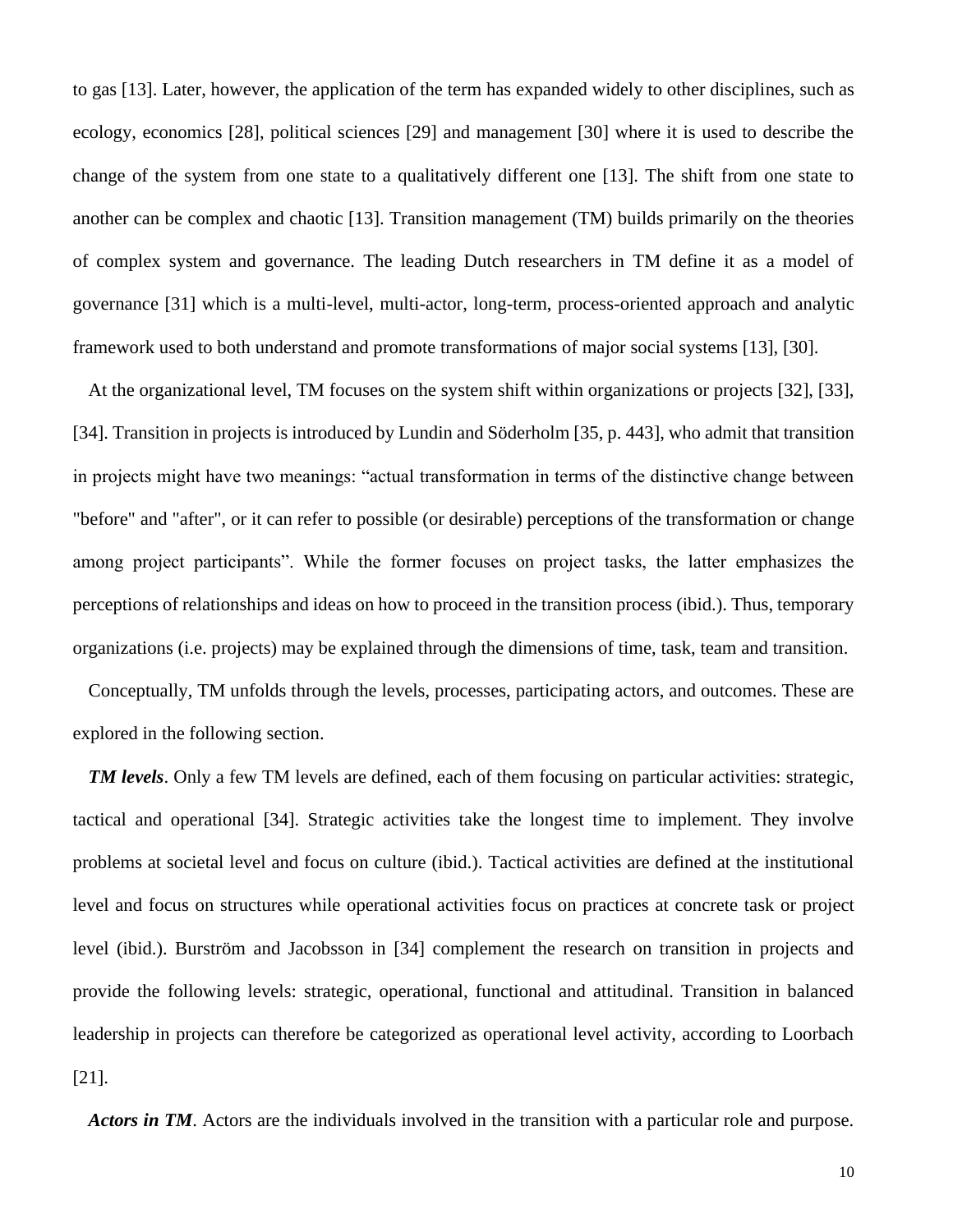Loorbach [13] proposes that the number of actors, their roles and competencies depend on the TM cycle stages. Actors at the project level are project participants, including the project manager [35]. Transition in balanced leadership involves two main actors: VLs and HLs. At the transition event, the VL may take leadership authority back or leave it to the HL for another horizontal leadership cycle.

*TM process*. The definition of TM processes varies from more to less abstract. While some writers [33] [35] see it as a shift from one state to another, other writers depict it as stages of pre-development, takeoff, breakthrough, and stabilization [30]. The predevelopment stage indicates no change. The system's shift gradually starts at the take-off stage and reaches its peak at the breakthrough stage. The stabilization stage indicates a slow-down of a change and a new equilibrium being reached (ibid.). Special focus should be given to the break-through stage, as the main tensions and corresponding conflicts should be managed at this stage in order to reach stabilization.

Depending on the relationship between actors and context forces the transition might happen between two stages: "before", when leadership is possessed by the HL, and "after", when leadership is taken back by the VL. The transition might also end with the outcome of leadership staying with the HL.

*Outcomes of TM*. The outcomes of transition are explained by the Realist Social Theory [12] as described above and result in either morphostasis or morphogenesis.

The mapping of transition management to transition in balanced leadership is shown in Table II. The same table also shows how the explored theories adapt to transition in balanced leadership in projects. We follow the Dutch transition management school [36], and apply transition management in other than societal change contexts, namely the transition event in balanced leadership in projects, which is located at the operational level. Through that, we can observe and compare the situation "before" (the leadership is exercised by the HL) and "after" (the leadership is shifted back to the VL or remains with the HL). Both VL and HL are the actors in the transition process.

In summary, the transition event in balanced leadership takes place at the operational level, it is noticed as a shift from a 'before" to an "after" state, where VL and HL participate as actors. Depending on the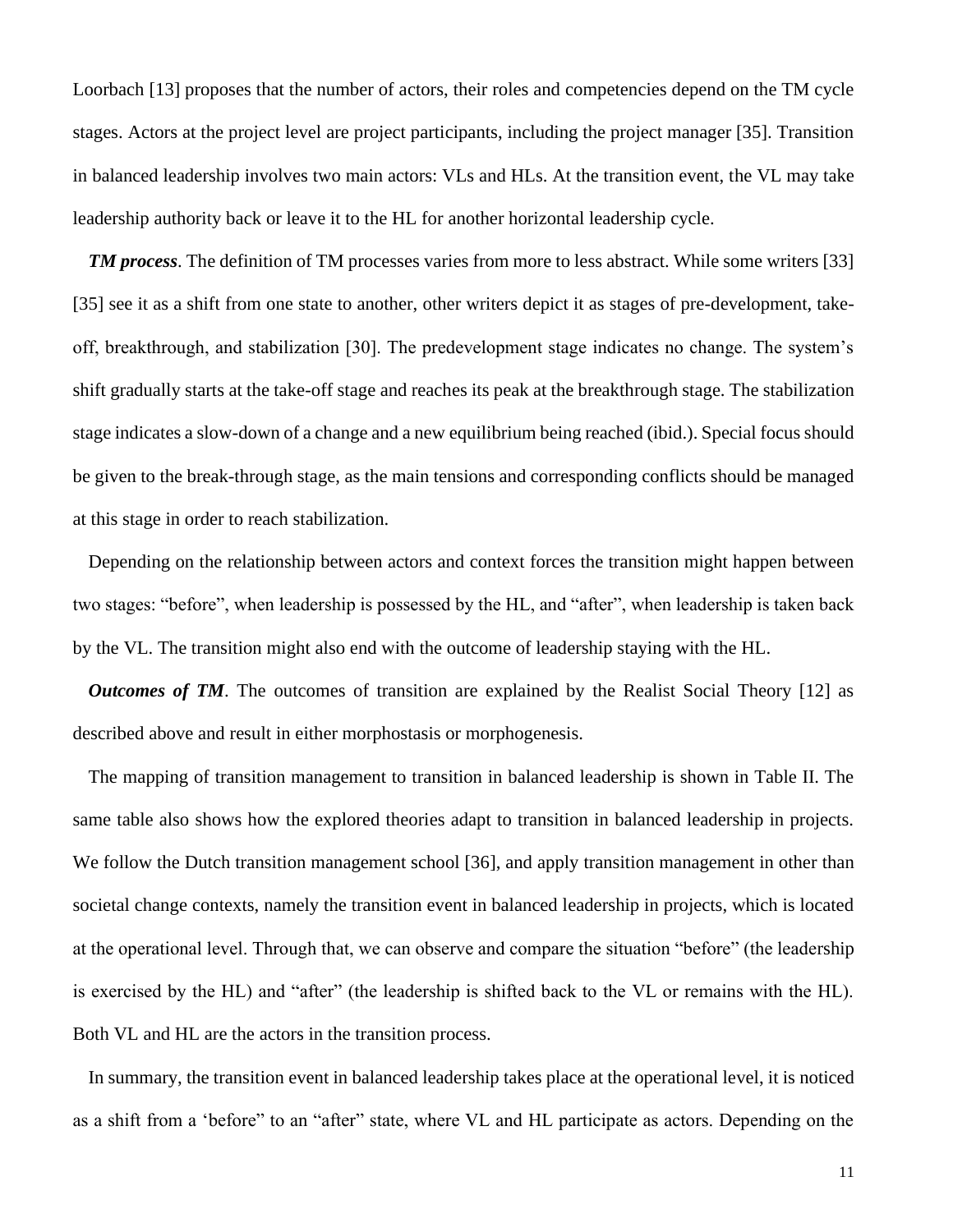interaction between HL and conditioning influences, two possible transition outcomes exist: morphostasis or morphogenesis. Morphostasis takes place in the case of compatibility between vertical leader and conditioning influences. Hence, the conditions leading to the appointment of horizontal leaders are continued without changes. Morphogenesis occurs in the case of incompatibility between vertical leader and conditioning influences. Consequently, the condition for selecting and appointing horizontal leaders are either terminated or amended. It may also be, that situational logics lead to exploration of new opportunities, then the outcome may either be morphostasis or morphogenesis.

|              | <b>Transition management</b>          | <b>Transition in balanced leadership</b> |
|--------------|---------------------------------------|------------------------------------------|
| TM levels    | Strategic, tactical, operational,     | Operational level                        |
|              | functional, attitudinal               |                                          |
| Actors in TM | Number, roles and competencies of     | Actors: VL and HL                        |
|              | actors                                | Their roles and competences              |
| TM process   | The shift from "before" to "after"    | The shift from "before" to "after"       |
|              | Pre-development, take-off,            | transitioning                            |
|              | breakthrough and conflict management, |                                          |
|              | and stabilization                     |                                          |
| Outcomes of  | Morphostasis or morphogenesis         | Horizontal leadership and/or conditions  |
| transition   |                                       | for HL assignments are continued or not  |

**Table II:** Summary of transition management analysis

The review shows that it remains unclear which variables influence the decisions for morphostasis or morphogenesis, especially in the case of partial incompatibility.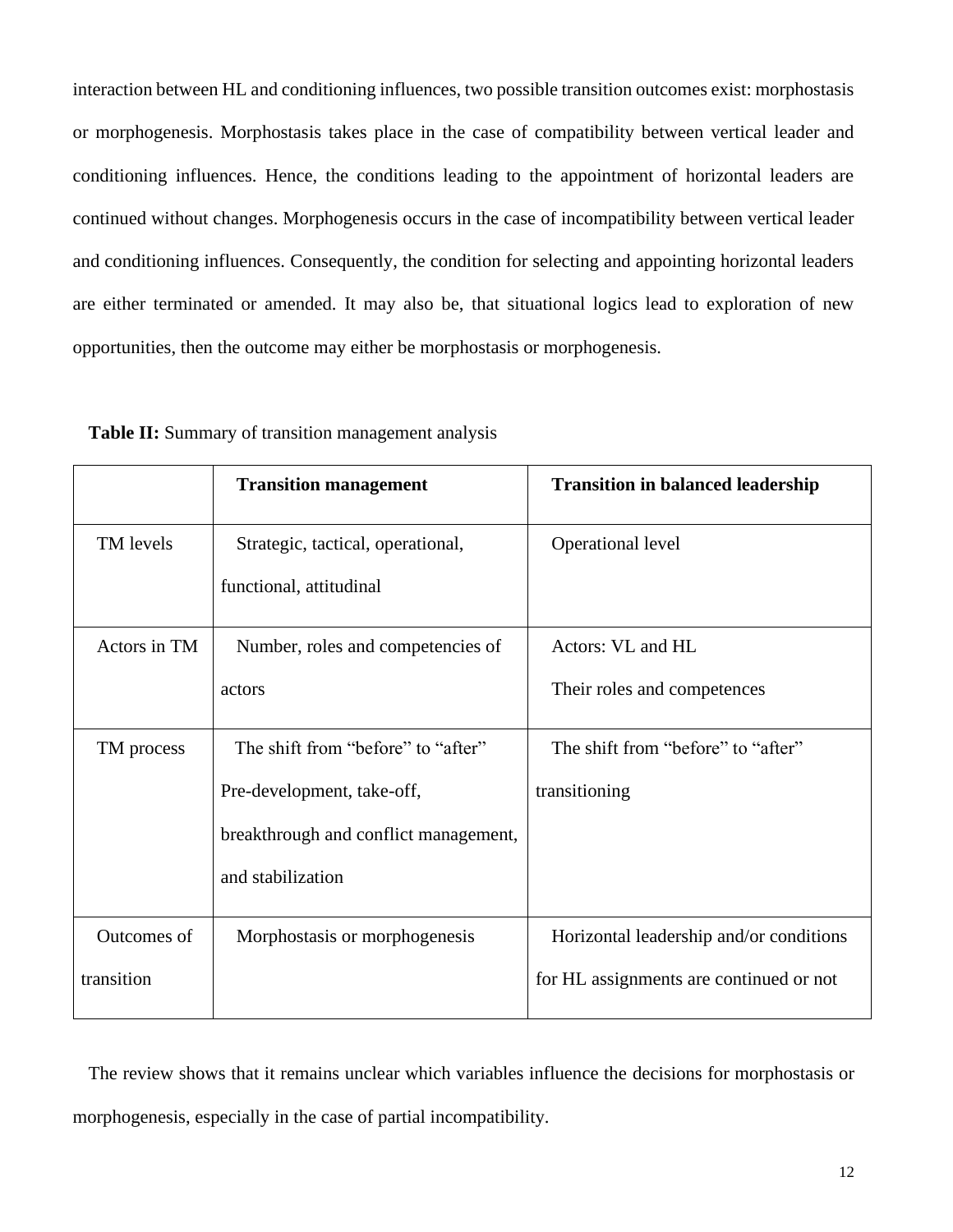The empirical study described in the rest of the paper tests this along the setting proposed in Table II.

## C. RESEARCH METHODOLOGY

The study's design followed the process outlined in [45] and started by defining the underlying ontology. Here, a Critical Realism perspective in the sense of Bhaskar [37] is applied, which assumes that an underlying mechanism (i.e. objective reality), like the assignment of a HL, give rise to events (the HL acting in this position), which then gives rise to experiences (the subjective interpretation of the performance of the HL in his/her role). Hence, this ontology combines objective and subjective worldviews to derive one possible, but not necessarily the only possible explanation of a phenomenon [37]. The overall theory framework that guides this study [2] uses the same philosophical stance. An abductive approach, in the sense of [44] was used by applying existing theories and their variables (as described above) and extending them through the findings made during the interpretive analysis of the interview data, which followed [38] in the process of data condensation, display, drawing and verifying conclusions.

A multiple-case design with eight organizations was used as a research strategy in a mono-method, cross-sectional setting. Along with that, a holistic multiple-case design with a single unit of analysis was chosen [39]. The context of the case studies is Lithuania although most of the organizations have a broad international experience. Maximum variety sampling across different engineering fields was used as sampling approach for the cases. This allows for the identification of generic underlying patterns across cases [39]. Turner and Cochrane [40] define four types of projects depending on how well goals and methods of the project are defined. All of those types include engineering projects in different fields: e.g., civil engineering (type 1), product engineering (type 2), systems engineering (type 3), process engineering (type 4). The variety of analyzed project cases cover all the four types of projects. Projects of different types vary by the intrinsic degree of uncertainty [40], especially in the early phases: from the lowest (type 1), to the highest (type 4). Thus, both the type and the phase of a project may affect the management style.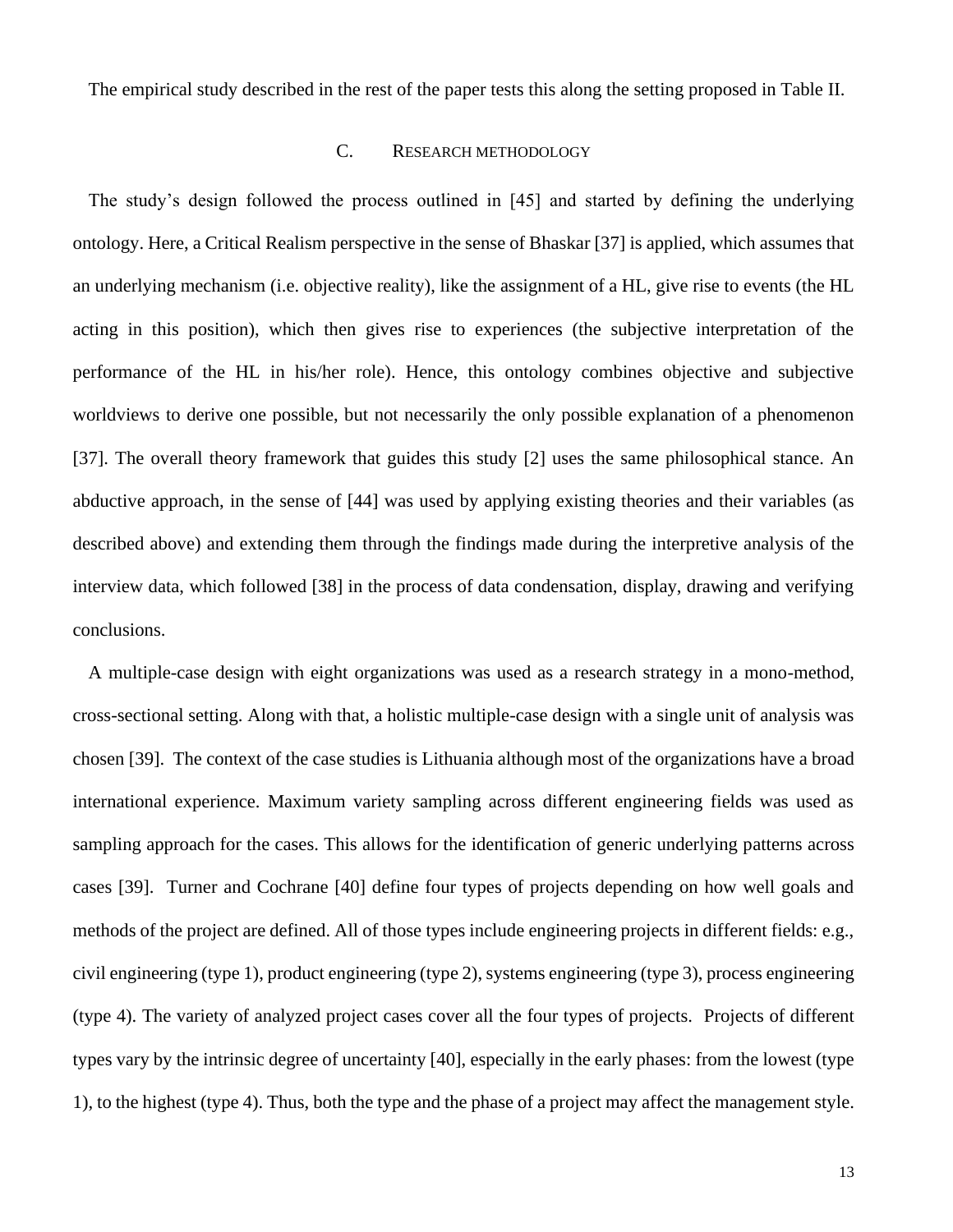In order to reduce the impact of these factors, all analyses focused on the late ("implementation") phase featuring the least degree of uncertainty in all types of projects within a life cycle of the final product, system or service development: prototype development (Case 1), IT system launch (Cases 2, 3, 5, and 7), construction phase (Cases 4 and 6), process implementation (Case 8).

For data collection, 30 interviews were conducted with project managers and team members in projects of different sizes, project types, and roles in the projects (the most knowledgeable respondents were chosen from the roles of project manager and team member per case, except Case No 8, which is explained below. The case details are shown in Table III.

| Case             | Organization type / engineering project     | Employ    | Project managers  | Team members    |
|------------------|---------------------------------------------|-----------|-------------------|-----------------|
|                  | type                                        | ees       | (Interview nb.)   | (Interview nb.) |
| $\mathbf{1}$     | Biotechnology / product engineering         | $>500$    | 3 (I13, I14, I15) | 2(116, 117)     |
| $\overline{2}$   | Financial services / IT systems engineering | $>500$    | 3(II, I2, I3)     | 1(110)          |
| 3                | Telecom / IT systems engineering            | $>500$    | 1 (I29)           | 1(130)          |
| $\overline{4}$   | Public sector / civil engineering           | $>500$    | 2(14, 15)         | 1(16)           |
| 5                | Financial services / IT systems engineering |           | $2$ (I23, I24)    | 4 (I25, I26,    |
|                  |                                             |           |                   | I27, I28        |
| 6                | Energy / civil engineering                  | >260      | 2(18, 19)         | 2(111, 112)     |
| $\boldsymbol{7}$ | IT / IT systems engineering                 | $>50-249$ | 5 (I18, I19, I20, |                 |
|                  |                                             |           | I21, I22          |                 |

Table III: Cases and interviews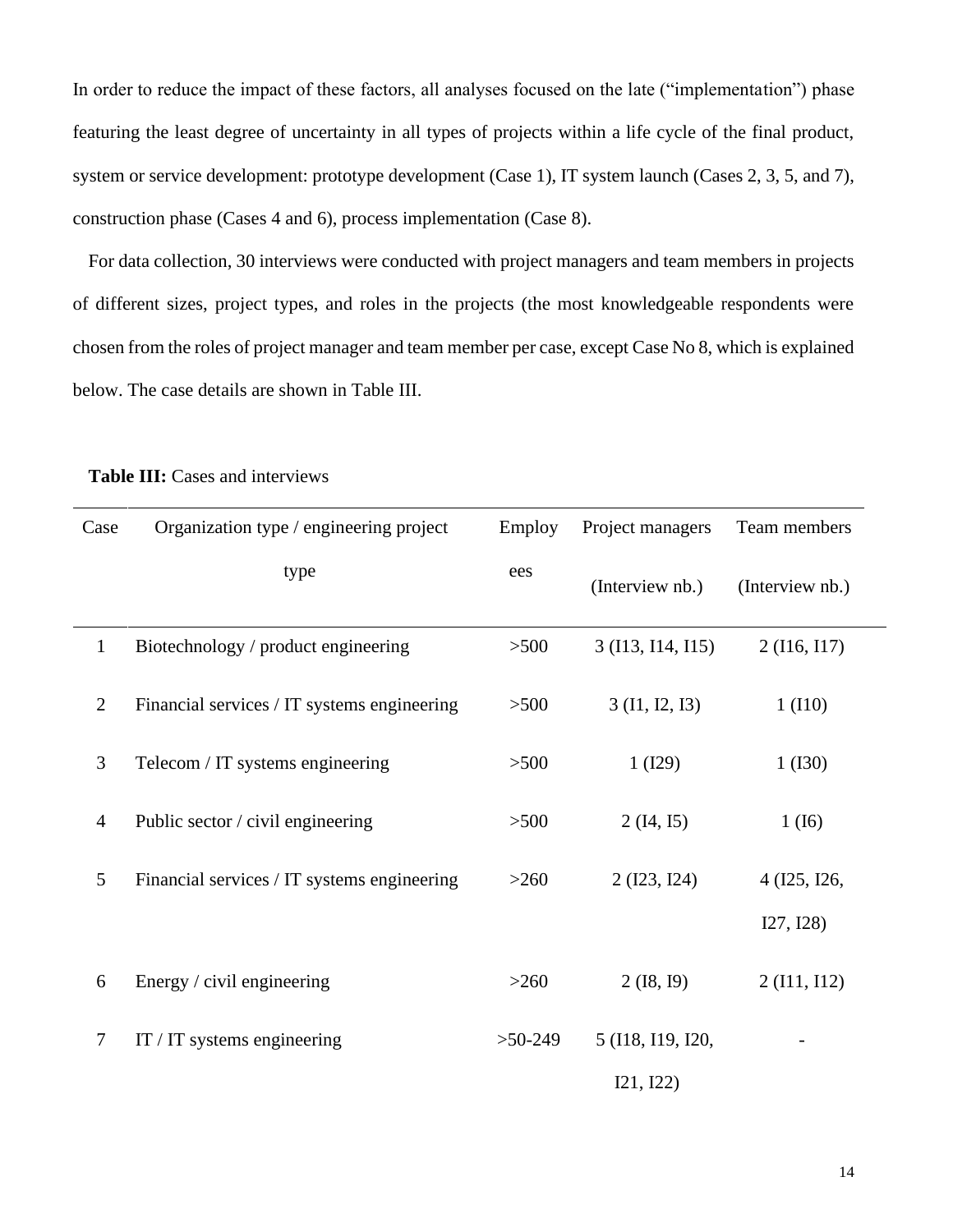| 8 | IT consulting / process engineering | <50 | $\overline{\phantom{m}}$ | (I7) |
|---|-------------------------------------|-----|--------------------------|------|
|   | Total                               |     |                          |      |

The main focus of Organization 1 is biotechnology research and development for cutting edge life sciences globally. Here projects are run by multicultural teams, located in Lithuania and serving customers globally. Organization 2 is a large international financial corporation, servicing both global and local customers, here the IT department was interviewed. Organization 3 is a leading multinational telecom company, serving regional (Baltic) markets. Organization 4 is a major player in the public sector aviation industry. Organization 5 is a local branch of a multinational finance sector provider, where we interviewed the IT department. Organization 6 is a state-owned mid-size energy sector organization. Organization 7 is a local IT organization with multiple business lines and both local and international customers. Organization 8 is a private consulting organization for IT services in Lithuania. Overall, 18 project managers and 12 project team members were interviewed. In the Case 8 the interview confirmed previous findings and we did not see the need for continuation.

Reliability was pursued through an upfront developed case study protocol [39], covering: (1) General questions about the organization and projects, methodologies, and leadership; (2) Questions about exercising balanced leadership within the project, and continuing or terminating horizontal leadership under different conditions, based on balanced leadership theory [1] and realist social theory [9]; and (3) questions on the relationship between VL and HL, with different sets of questions used for different roles.

The questions (listed in the Appendix) were piloted using a team of researchers and a focus group.

Validity of the data was pursued through several means as suggested by Yin [39], like asking for multiple sources of evidence and having key informants reviewing the case study report for construct validity; using pattern matching and explanation building for internal validity; and replication logic through multiple case design for external validity.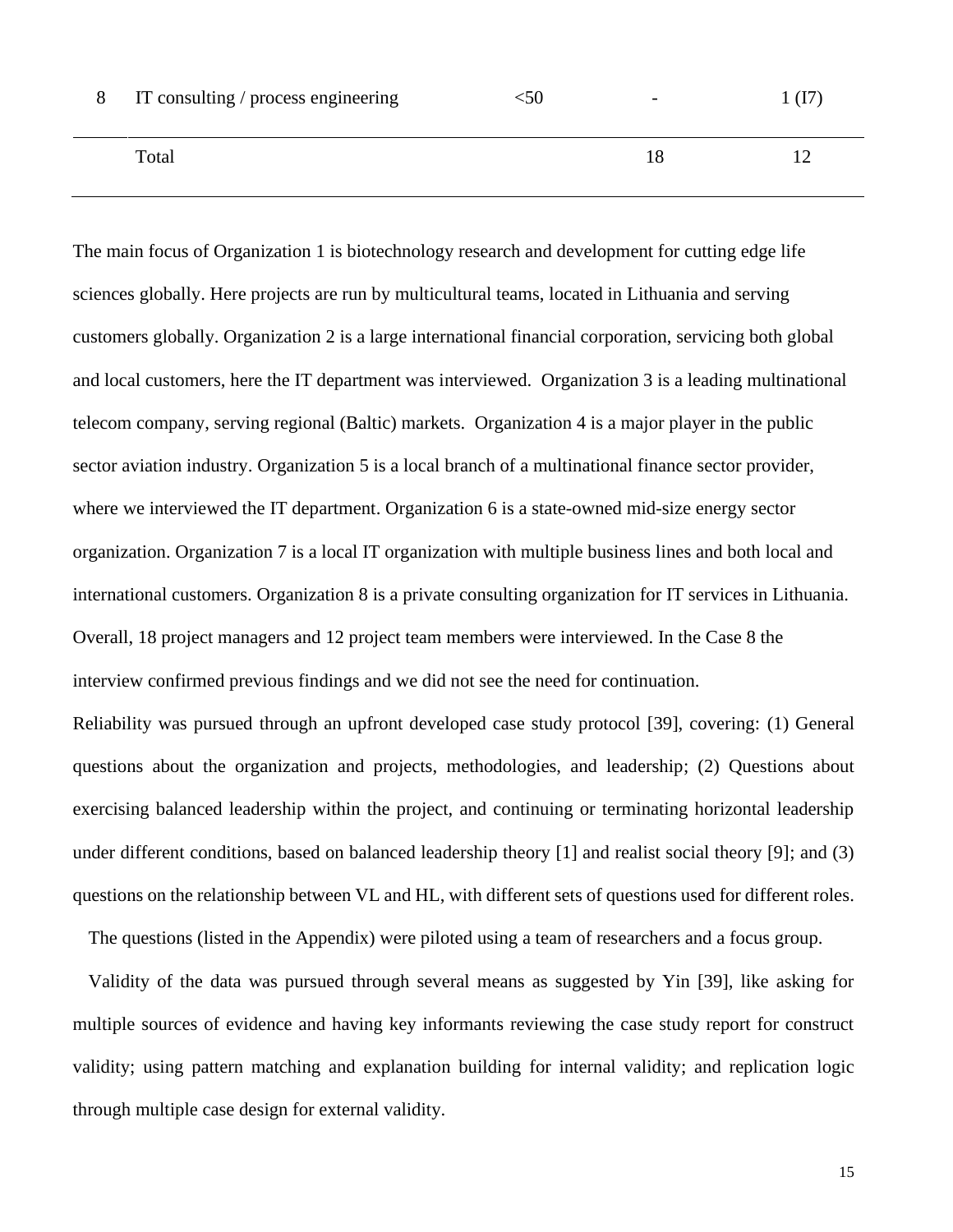The interviews were pre-agreed with a contact person per case, who identified the further interviewees. Informed consent was pursued by informing the interviewees upfront about the study, and, after their acceptance by providing them with a list of potential questions. The interviews were carried out by one researcher in a semi-structured manner, face-to-face. The permission to record was obtained. On average, the interviews lasted approximately one hour each and were subsequently transcribed for analysis. Following the ethics requirements within qualitative research, confidentiality was guaranteed to each informant.

Data analysis began by reading each transcript. Codes were applied to transcripts in Atlas-ti version 8, by using deductive coding, for which a code-frame was developed to classify data into four outcome cases depending on compatibility or incompatibility between vertical leader and conditioning influences. The fourth author assigned codes and reviewed and summarized the data.

#### D. RESULTS

#### A. *Data analysis.*

 Before proceeding with in-depth analysis, it was verified that all cases related to operational level activities, according to [13]. Related examples are from (I13) "*our product manager has to make two world-level presentations of our product"*, or (I1) "*we had to migrate files from one system to another*". The interpretation of data and their development into codes and then patterns followed Alvesson and Sköldberg's [44] approach for abductive reasoning, based on the three pillars of induction: a) the data, b) the theoretical frameworks (here transition theory and the morphogenetic cycle) and c) the researchers past experience (which is outlined by [44] as an essential component for abductive research). The interview transcripts were scanned for patterns. A number of categories emerged from this, for example, those for compatibility and incompatibility quotes, or HL performance, HL leadership style and others. Labels were then assigned to quotes to help analyze the patterns. Some groups of quotes were large enough to identify sub-patterns, such as for "HL performance low" and "HL performance high". This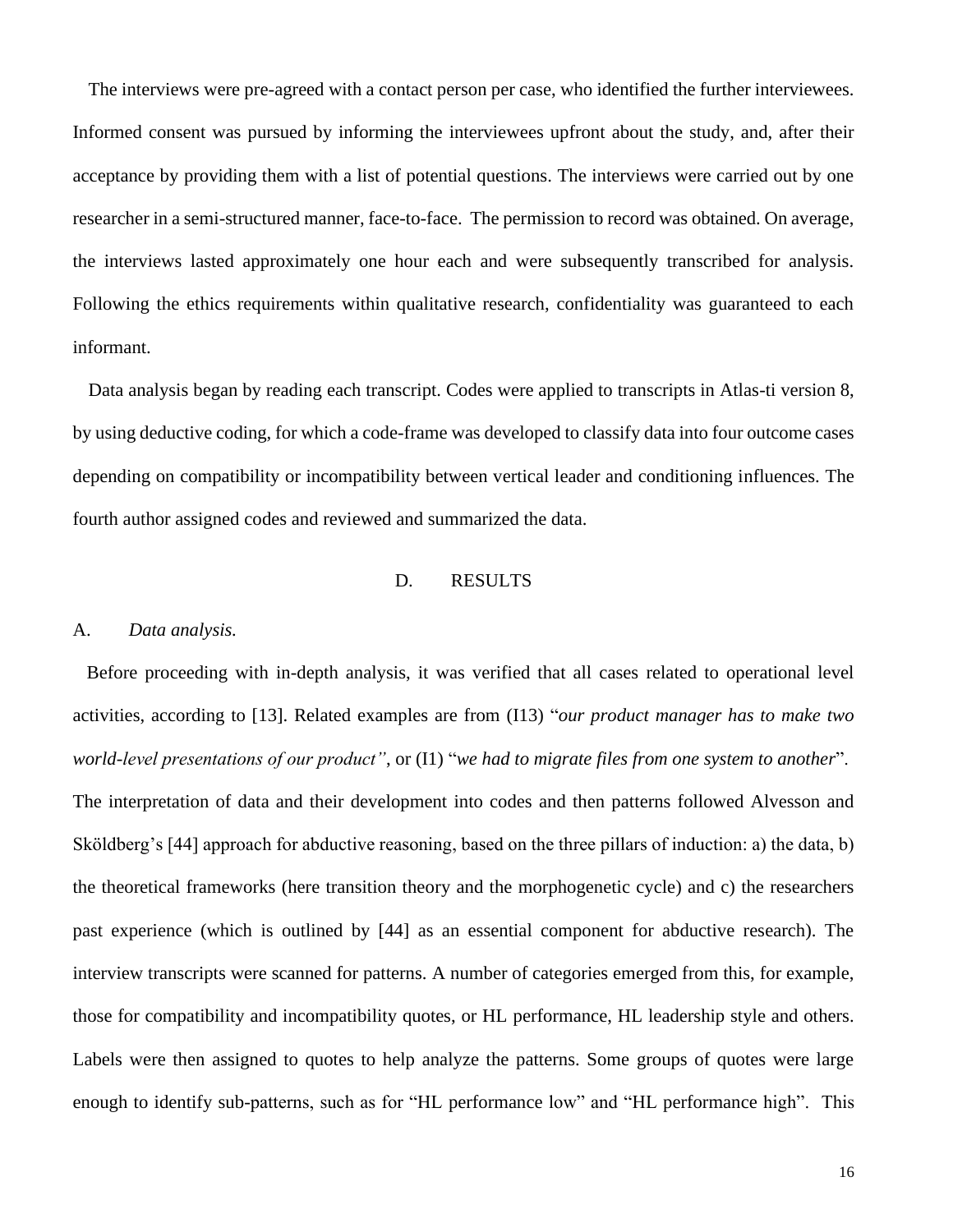identified nine groups of quotes (codes) related to HL leadership style, three groups related to the level of HL motivation, eleven groups related to the type of lessons learned, etc. – 80 codes and sub-codes were identified in total, out of 576 quotations.

Below an example from the (I6) excerpt when the interview participant talked about a situation in a project after which a new task was given to the same HL:

"Competence was medium, but motivation at that time was high".

Three codes were assigned to this sentence:

- "Situation A1" this code was assigned to that part of the interview where the participant talked about a situation after which a new similar task was assigned to a HL.
- "HL competence" assigned to passages where participants talked about HL competence.
- "HL motivation high" assigned to sentences where VL judged HL motivation as high.

Within the given theoretical frameworks mentioned above, patterns were predominantly identified through code co-occurrences, where some codes overlapped, and could logically be merged into a pattern. Other patterns emerged from codes that rarely or never overlapped, and could not be merged, hence emerged from unmerged codes.

### B. *Findings*

 The interview transcripts were analyzed for four possible outcome cases, described in the theoretical part (Table II), resulting in four situational logics, which reflect the level of compatibility between the Conditions and the HL's actions. Each situational logic is structured by the transition variables described further on this article, which are: *Actors* (with the dimensions for performance and knowledge, leadership and management style, as well as psychological and human relations factors), *conditions* (with the dimensions for quality of work, and communication style adaptation), and *transition context* (with the dimensions for HL replacement available, and stableness of internal and external conditions).

# **I. Situational logic – compatibility. Outcome – morphostasis.**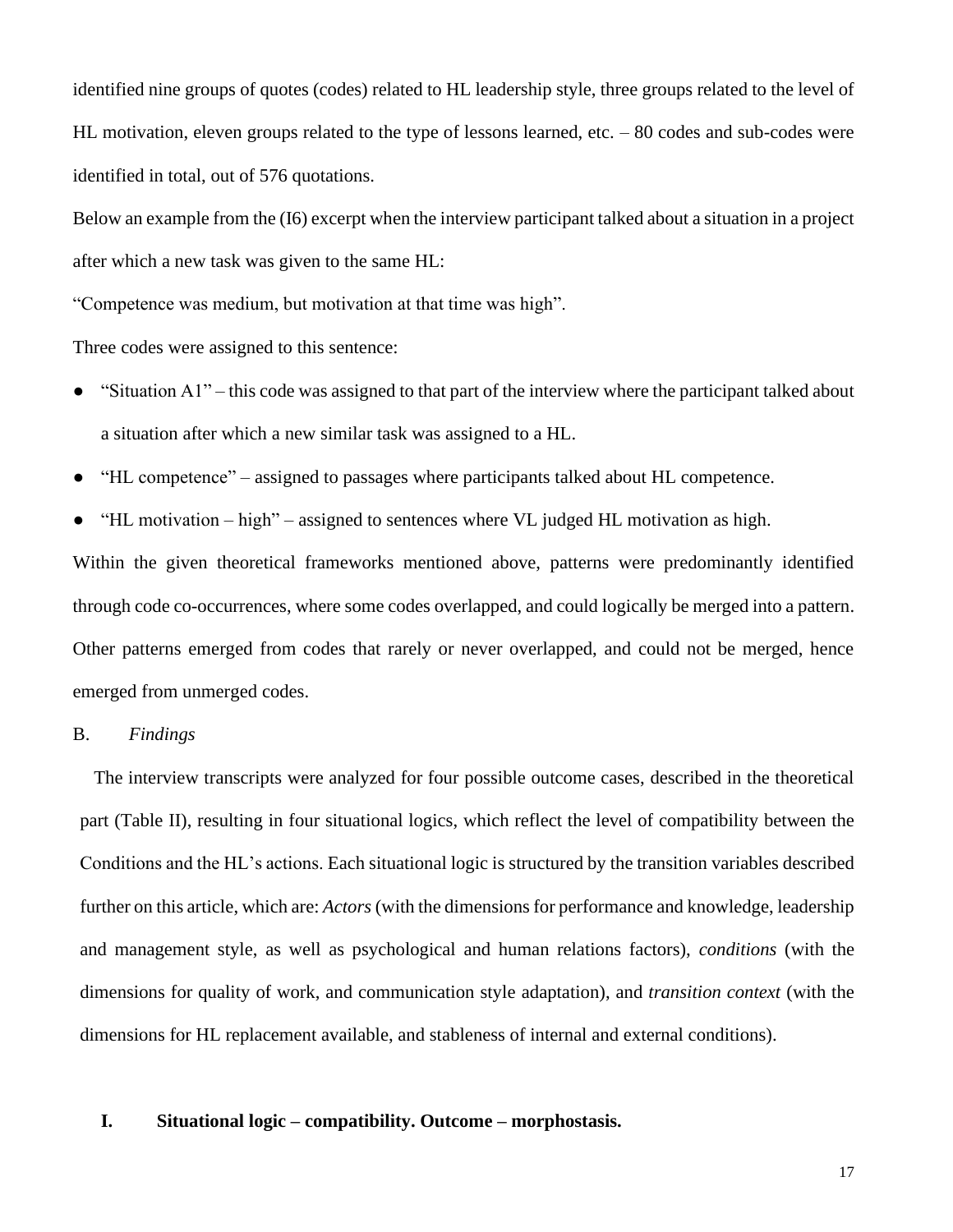In this situational logic, horizontal leadership continued without amendments. The outcome of this HL transition was morphostasis.

**Actors -** *performance and knowledge* characteristics of HLs were mentioned as criteria to decide on the continuation in their role, such as competence and record of accomplishment in *"we decide according to competence and historical evidence how the tasks were completed before. What was the result?"*

(I26). Another VL embraced the continuation with the same HL due to these characteristics, despite changes in context: . "*The same HL was assigned, when I saw the potential to develop the needed skills fast. There was no time for slow-pace learning. The HL's ability to learn fast was crucial"* (I29).

*Leadership and management style* was another dimension of the actor characteristics. Here, (I5) described the leadership style of the HL as inspirational, adaptive, and transformational.

*Psychological and human relations factors* were also mentioned as decisive for the HL's continuation in the role, such as benevolence and motivation of the HL: "*I was feeling involvement and responsibility from the very beginning"*; *"it was visible that he likes it [the task], he pays a lot of attention to details"*,  $(I5).$ 

**Conditions -** *Quality of HL work* in respect of condition fulfillment was a major factor in deciding on retaining the HL: "*one of the most outstanding team members in this project who created additional value, also raised ideas how to deliver more efficiently – it was very much valued"* (I1). Similarly identified (I21) high quality standards "*he [HL] just always wanted to deliver good results"*, and (I23) provided the reason for being sensitive to this dimension "*[VL] tries to make this in order to help the team"*.

*Communication style adaptation* – exemplified by (I5), who identified changes over time, starting with a relationship that was "*rather cold than warm*", but at the time of transition the "*formality level disappeared completely, relationships were warm and non-formal*".

**Transition criteria -** *Trust* was very high in these settings "*we can easily ask for each other's help"* (I27), or "*it is important to know what kind of person you are working with"* (I27). A number of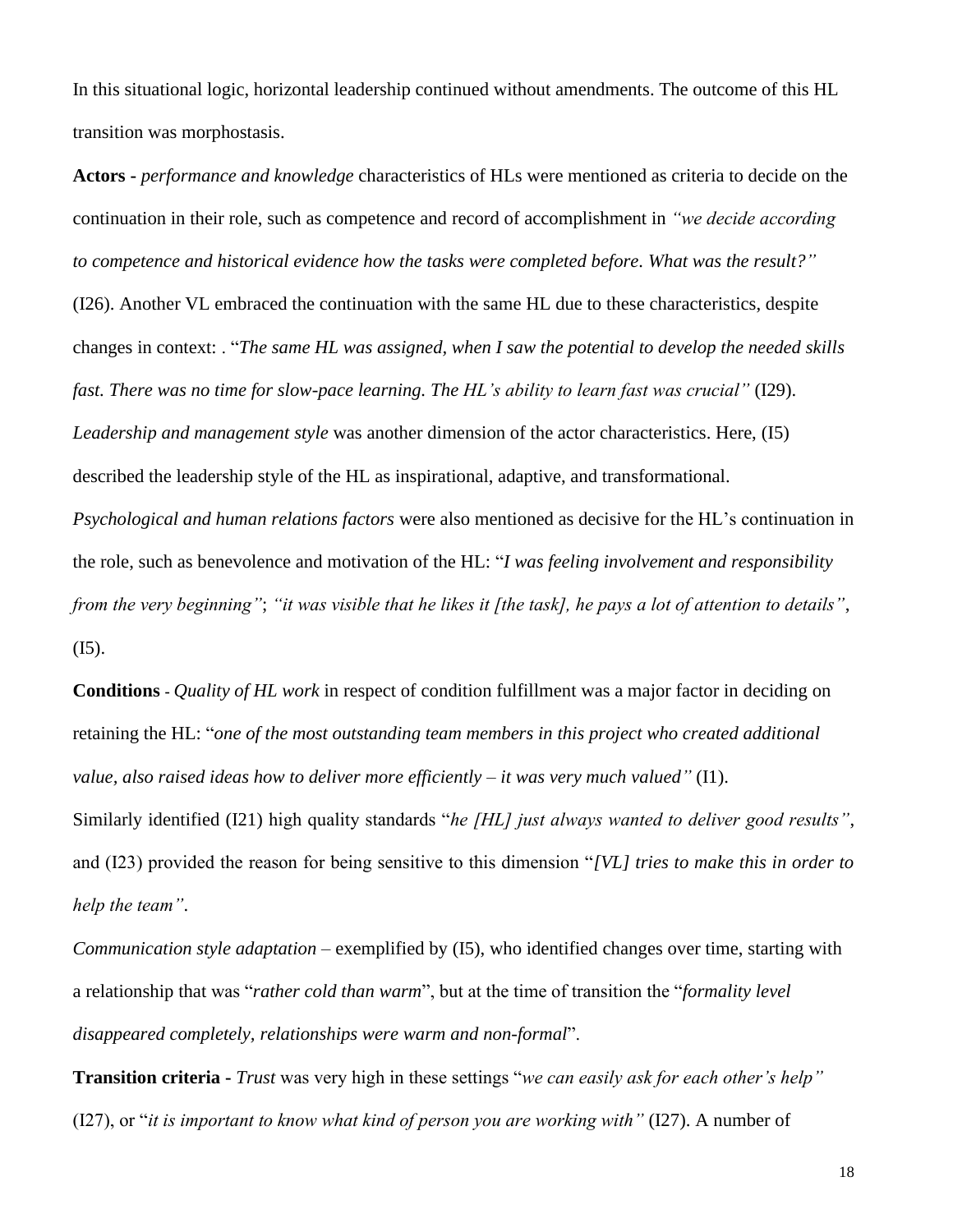examples showed that condition fulfilment in terms of performance and knowledge led to trust-based cooperation between HLs and VLs, as in (I15) "… *now I can formulate the task at the macro level and specification of micro-tasks becomes unnecessary*", or later in the same interview "*I delegate a lot of responsibility to this person and I can skip control entirely as I know I will be contacted when my participation will be needed"*.

**Transition context –** Lacking *possibilities to replace the HL* was mentioned as a context factor for HL assignment continuation, because there *"is no one to replace him with"* (I8). *Stability of internal and external conditions* was most often given in this situational logic. However, in (I29) *"the budget is cut"* and the VL decides *to "compromise and continue with the same HL, but amend his task (scope or cost or time frame)"*.

#### **II. Situational logic – partial incompatibility. Outcome – morphostasis**

In this situational logic, the VLs decided to stay with the same HL, but for different reasons **Actors** *- Psychological and human relations factors* made the VL in (I9) continue with the HL despite perceived underperformance: "*Even if there would be possibilities to change this person with another one, I would not do this. Firstly, it deteriorates the relationship between colleagues. And secondly, nobody knows everything from birth"*.

**Condition -** *Communication style adaptation* followed the development of trust over time, as in (I9). At the start the relationship was "strictly business", but over time the "relationship became less formal". **Transition criteria -** Trust developed over time and was characterized by less control, as in (I18): *"To* 

*the end of the assignment I didn't need to control the person so much, as I trusted him more".*

**Transition context -** *Replacement of HL* was not possible in this situational logic, as in (I2) "*There were no other choices available. Other team members did not have the mandate for representation"*.

#### **III. Situational logic – partial incompatibility. Outcome – morphogenesis**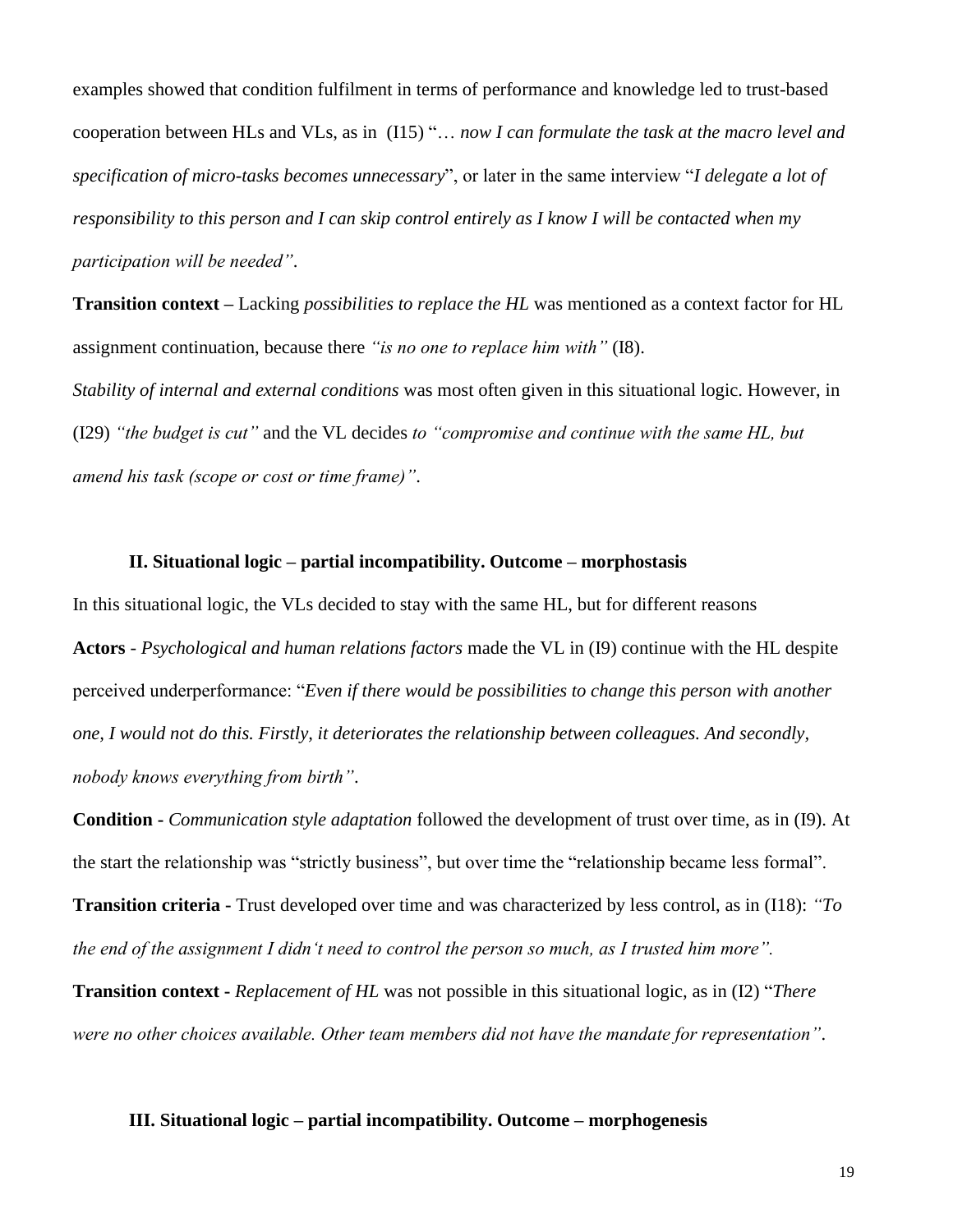In this situational logic, horizontal leadership was continued with amendments, leading to morphogenesis.

**Actors -** *Performance and knowledge* shortcomings on the side of the HL became visible and were dealt with in terms of changing the conditions, as the VL in (I29) states *"for example, I can amend the task, if it appears, that the HL is not competent enough, but still OK to carry on (I keep him in the team)"*. Or as in (I10) where the HL was lacking speed in performance.

*Leadership and management style* was a further factor leading to morphogenesis, especially when the leadership style was perceived as passive (I15), lacking initiative (I7), or even being hostile (I9). *Psychological and human relations factors* included the HL not taking on responsibility, ownership, or showing motivation (I7 and I25).

**Condition -** *Quality of HL* work was described in terms of incompatibility with the conditions. For example in situations where the HL was lacking benevolence, and thus the original informal conditions were not met, the VL lowered his trust in the HL. Like in (I15): "*based on this experience I draw the lesson for me that I can't treat every new team member as a trustworthy person"*.

*Communication style adaptation –* followed the development of trust, with deteriorating trust communication becoming more formal and loaded with more control elements: "*the mechanism of control and direct orders is getting stronger*" (I17).

## **Transition criteria**

Control emerged over time as transition criteria, replacing the initial trust (see verbatim from (I17) above.

**Transition context -** *Replacement of HL* was possible and used as a trigger for morphogenesis in this situational logic.

## **IV. Situational logic – extreme incompatibility. Outcome – morphogenesis**

The outcome of this situational logic was the termination of the HL role.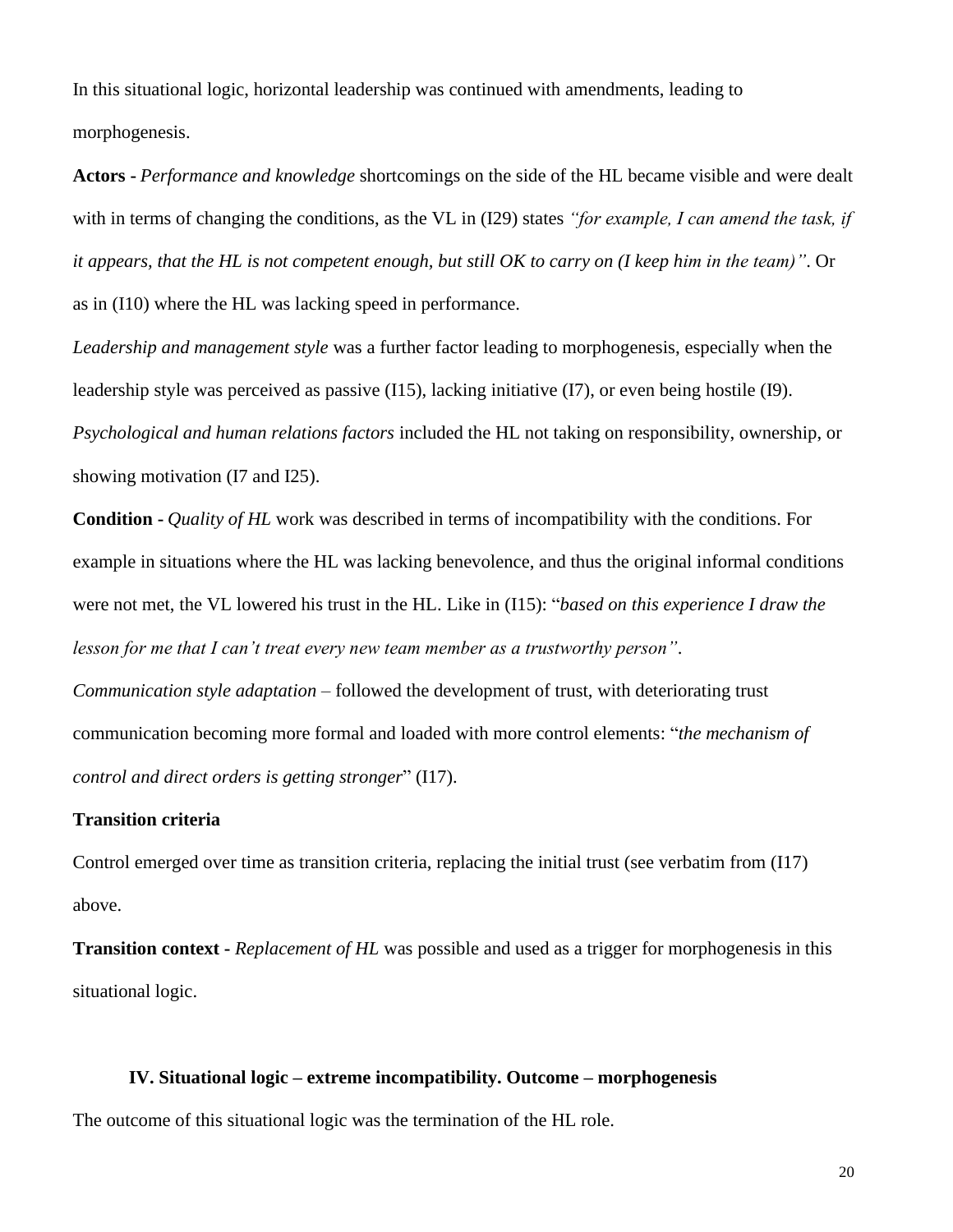**Actors -** *Performance and knowledge* of the HL plays a major role in the termination decision, as the interviewee in (I24) stated "*When I see that a member of the project team is just not up to the task, then I raise the question if I should replace him"*. In other cases the decision to terminate the appointment might be made by HL himself: *"once we worked under high time-pressure, and the guy just could not withstand it, he just left. But it was his decision"* (I29). Other mentioned lack of competence and motivation of the HL (I8), or that tasks are not accomplished (I15 and I18). Or more general reflections by the VL, such as: *"…he does not meet expectations … this is unacceptable and I need another person to replace him"* (I24).

*Leadership and management style* was described as weak or non-existent by (I15), or as unbalanced by (I29), where the "*HL experienced a role-conflict in the process. He kind of accepted the lead, and accountability, but at the same time, not the responsibility, so to say*".

**Condition -** *Quality of HL work* was described as not meeting the informal conditions *"too much of my effort was required to explain, and after that to get unacceptable results again and again"*, or "*I have seen many times that it was tried but didn't succeeded"* – the VL summarized in (I15).

**Transition criteria -**Relationship in this case were deteriorating "*from higher trust to lower and lower"* (I15), leading to control as transition criteria.

**Transition context -** *Replacement of the HL was possible* in this situational logic.

At times a lack of *stability in the external context* were mentioned as triggers for HL termination, e.g. budget cuts (I29).

C. *The variables in the transfer event*

In the following we discuss the identified dimensions for transfer in balanced leadership. This is followed by Table IV, which shows the relationship between the transitions dimensions and the transition results (morphostasis or morphogenesis) as indicated through the interviews. First the dimensions.

*Transition outcomes*. There might be two possible outcomes of transition in balanced leadership: morphostasis or morphogenesis. Morphostasis means that the conditions and criteria in selecting HLs for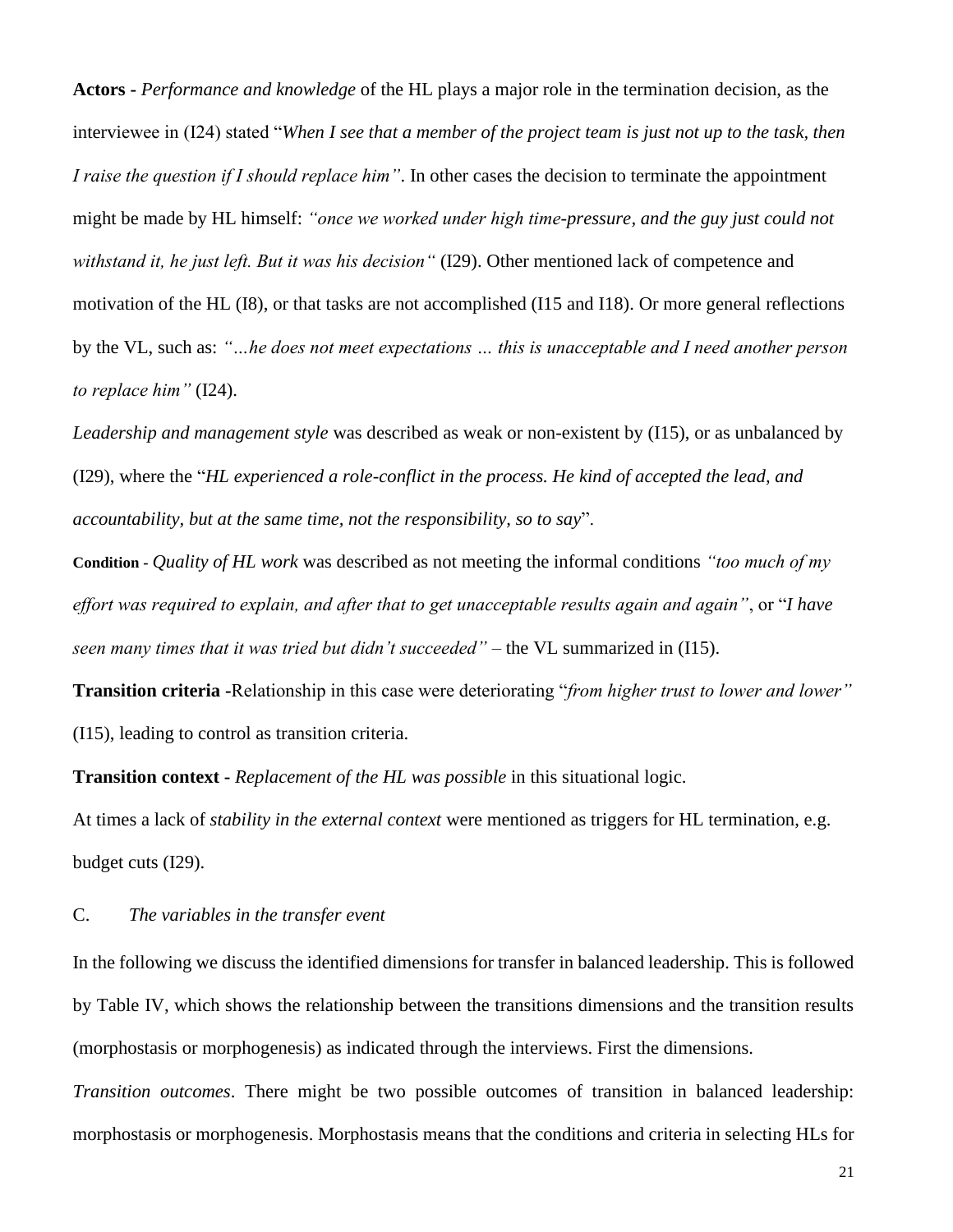similar situations in the future will not change. In some cases the HL's appointment will even be extended. This is typically a result of compatibility between the HL and the conditions of the role, which builds up trust as a transition criteria. An example is the natural end of a temporary HL appointment, where the HL steps back into the team and either the VL or another HL takes over. No changes to the conditions are made. However, even in cases of slight incompatibilities, external factors, such as the lack of an alternative HL or the desire to keep the current team composition and culture, can turn an otherwise morphogenetic decision into one of morphostasis.

Morphogenesis presents itself in several ways. The first one is an amendment of the current situation, where the tasks and the conditions are adjusted to the HL and his/her role, with the HL staying in place. This is typically marked by a partial incompatibility between HL and the conditions. Alternatively, this may apply to situations where the HL appointment comes to its natural end, but the lessons learned from the appointment lead to a change of the conditions for future appointments. A third form would be the premature termination of the appointment by the VL because of reasons grounded in the actors compatibility, personality and the resulting impact on the trust base, or contextual forces that require termination.

*Transition mechanisms*. The transition of HL is determined by transition mechanisms. In line with [12] we identified three of them: compatibility, partial, and extreme incompatibility between the HL and the conditions for the HL role. In cases of compatibility there is a match between the conditions (typically the VL expectations) and the HL's work. Partial incompatibility between conditions and HL can lead to either morphostatic or morphogenetic results, depending on external factors (such as the lack of alternatives to the present HL will enforce morphostasis). Extreme incompatibility leads to the premature termination of the HL appointment.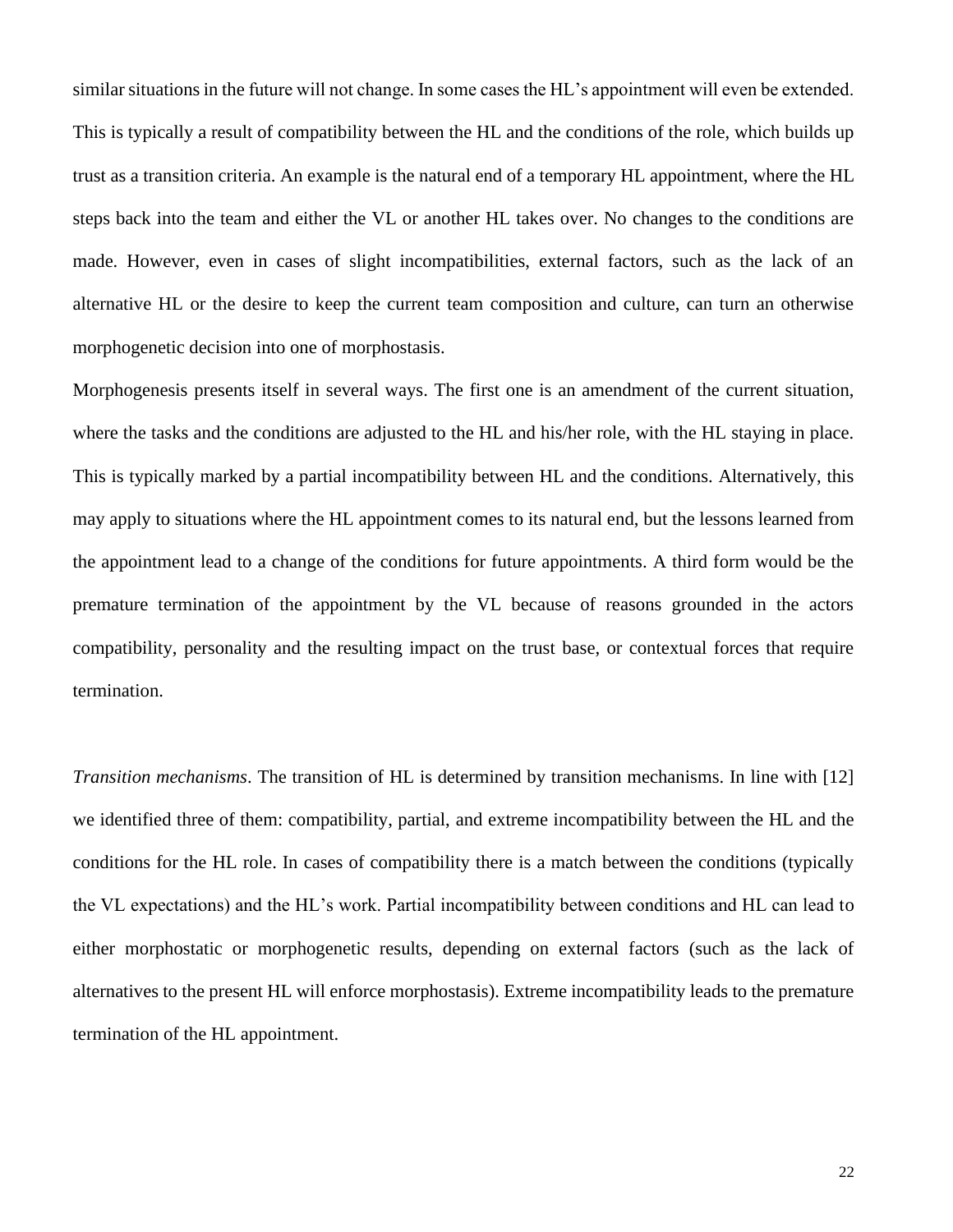*Actors and their characteristics*. VL and HL are the two main actors. The analysis identified three dimensions of the actors and their characteristics (see Table IV).

- *Performance and knowledge of the HL*: This relates to the VL's perception of the HL's performance in the role and the level of knowledge required to fulfill the role. This ranges from very high in cases of compatibility (see quotations above related to Situational Logic I: I26, I29) to low in case of partial incompatibility (Situational Logic III: I10, I29), to very low in cases extreme incompatibility (Situational Logic IV: I15, I18, I24).
- *Leadership and management style of the HL*: This addresses the VL's perception of the HL's expression of leadership and the motivation to fulfill the leadership role. It ranges from inspirational, motivational, transformative etc. in cases of compatibility (Situational Logic I: I5), to lacking ownership, initiative, or passiveness (Situational Logic 3: I9, I15, I17) in cases of partial incompatibility, to no leadership or acceptance of leadership responsibility (Situational Logic IV: I15, I29) in cases of extreme incompatibility.
- *Psychological and human relations factors*: This addresses the presence of particular personality characteristics which are perceived as crucial by the VL to be shown by the HL. This includes benevolence and motivation (Situational Logic I: I5) in cases of compatibility, via ability to learn (Situational Logic II: I9) to the lack of responsibility, ownership of the task, or even hostile leadership in case of partial and extreme incompatibility (Situational Logic IV: I7, I9, I15).

*Conditions*. The conditions are the formal and informal requirements for the HL role. Formal requirements are related to the legal, as well as governance and management related requirements stemming from the role as a leader in an organization. These are typically laid out in the organizational policies, for example in form of project management policies. Informal conditions relate to the expectations on the side of the VL in terms of the ways the HL should fulfill his/her role. This includes explicitly as well as implicitly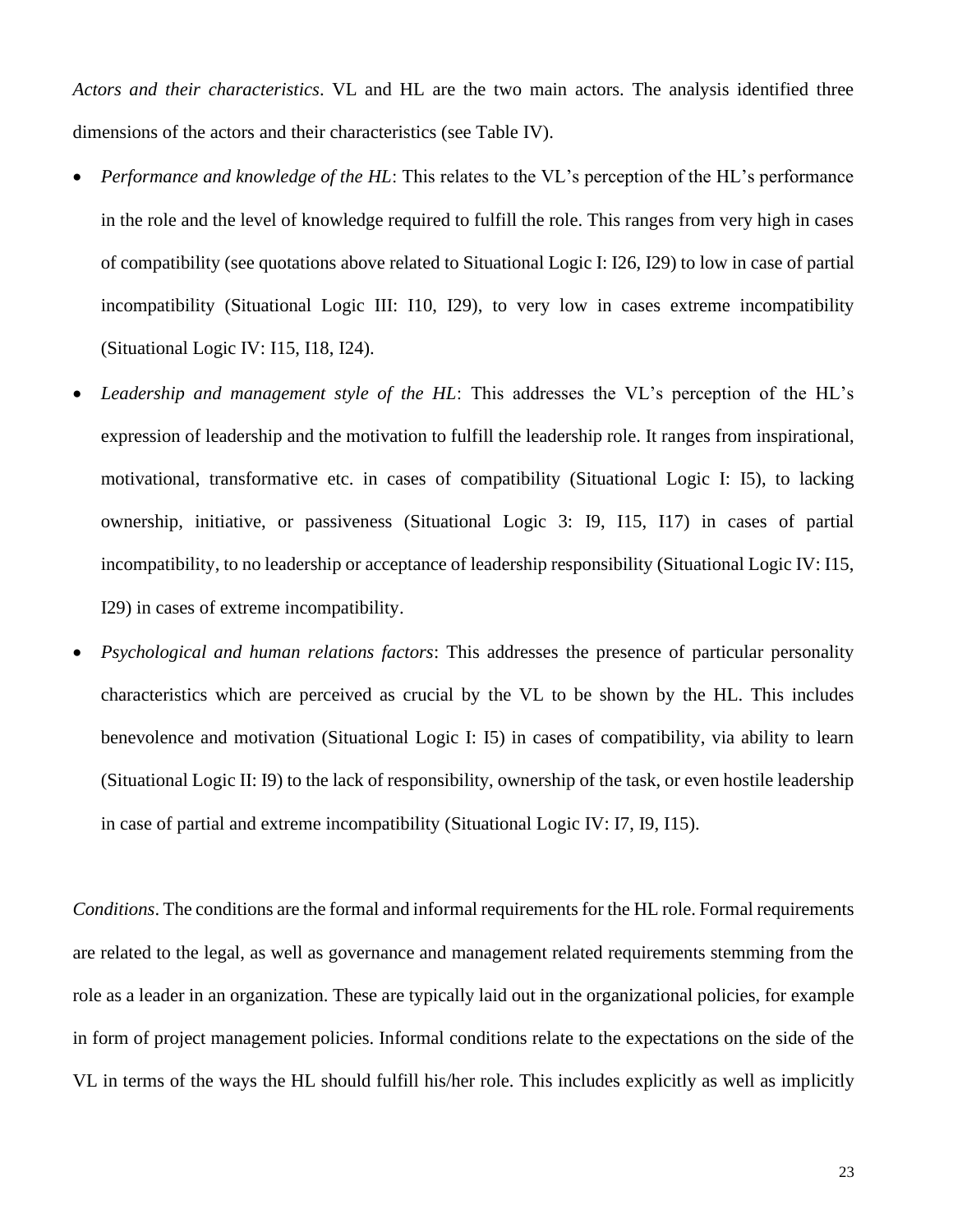stated expectations on the side of the VL, which form the basis for a judgment on the compatibility or non-compatibility between the conditions and the HL's work.

The data showed two dimensions of conditions:

- *Quality of HL's work*: This addresses the VL's perceived quality of the HL's work in the leadership role. It ranges from outstanding and creation of additional value (Situational Logic I: I1, I23) in cases of compatibility, to missing role fulfillment due to lack of benevolence (Situational Logic III: I15) in cases of partial incompatibility, and to unacceptable levels of required explanations and repetitive failure in fulfilling the role (Situational Logic IV: I15) in cases of extreme incompatibility
- *Change of communication style*: This addresses the change in communication between VL and HL stemming from a change in trust between them over the course of the HL assignment. This ranges from decrease of formality (Situational Logic I and II: I5, I9 resp.) in cases of compatibility and partial incompatibility, to increased formality, loaded with more and more control elements (Situational Logic III: I17) in cases of incompatibility

*Transition criteria*. Our study identified a continuum of trust-based to control-based criteria that influence the transition outcome. This ranges from trust-increase, making it easy to work together (Situational Logic I: I15, I27), via "warmer relationships" over time (Situational Logic II: I9) and increase in control (Situational Logic III: I17) in cases of partial incompatibility, to deterioration of trust (Situational Logic IV: I15). The findings echo the results by [2] and [41] on trust building in professional settings. Moreover, the present study explains the decision for morphogenesis or morphostasis through the eyes of the VL, which complements the findings of [11] who take on a HL perspective.

*Transition context*. The context of transition is explained by context changes and resource factors. External context factors consist of changes in organizational strategy and structure. More often, however, internal (project-related) factors were mentioned: project scope, requirements, budget, project team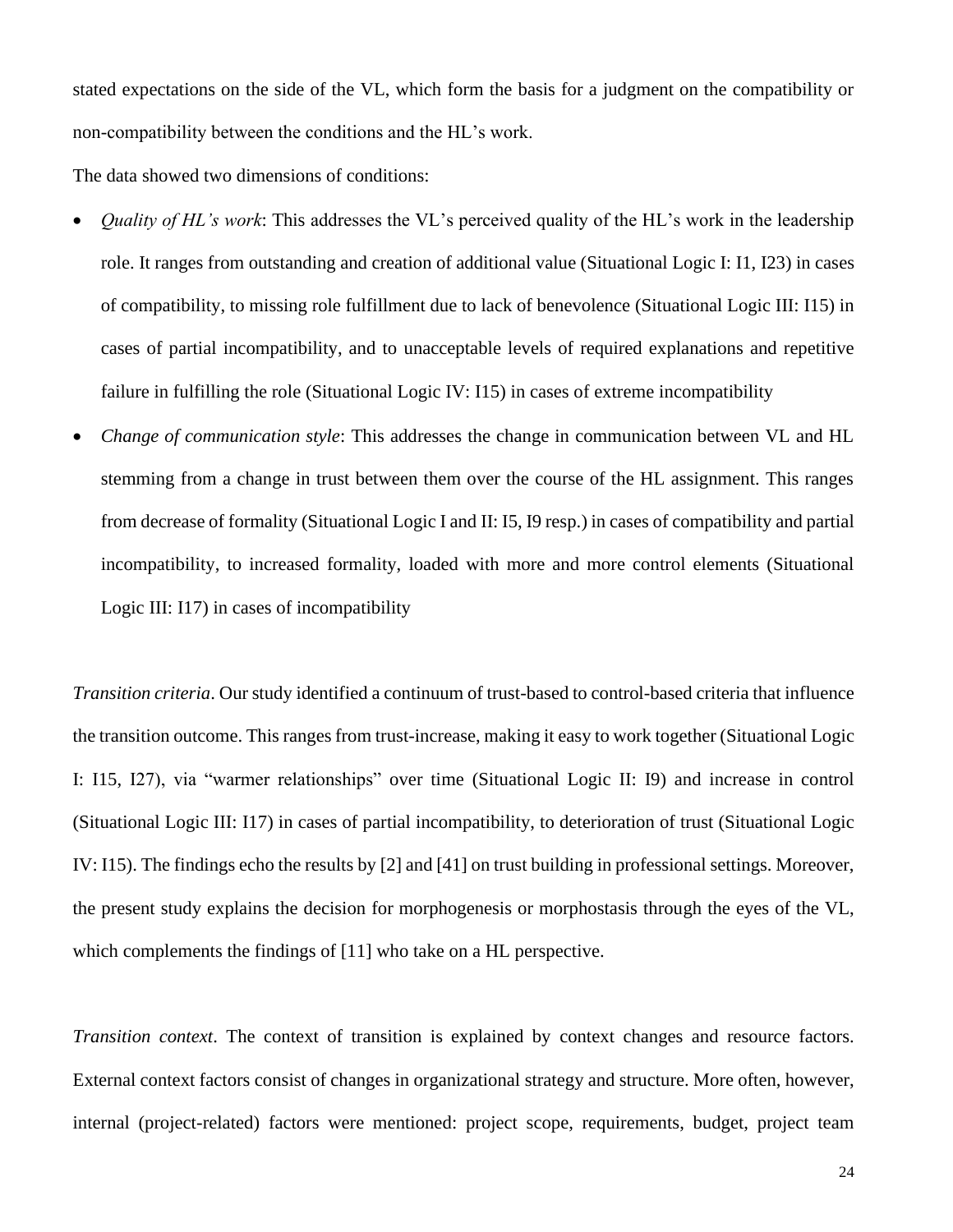composition, which is supported by [33]. Changes in the mentioned context factors may or may not be the reasons of shifting leadership back to the VL or another HL. The combination with other transition criteria mentioned further is decisive for this.

- *Replacement for HL possible*. This addresses the general availability of a replacement for the current HL when this is indicated. It ranges from non-availability (Situational Logic I and II: I8, I2 resp.) in cases of compatibility and partial incompatibility (i.e. morphostasis), to a general availability in cases of morphogenesis
- *Stability of conditions*: This addresses possible changes in budget, scope and other project internal factors. It ranges from stability or changes in the tasks following externally imposed budget cuts (Situational Logics I: I29) in cases of compatibility, to termination of the HL role (Situational Logic IV: I29) in cases of extreme incompatibility.

Table IV summarizes the analysis results by showing the transition outcome in relation to the variables and the patterns identified in the variable dimensions across the four situational logics.

| <b>Transition outcome</b><br>Morphostasis                           |                                                            | Morphogenesis |                            |                                           |
|---------------------------------------------------------------------|------------------------------------------------------------|---------------|----------------------------|-------------------------------------------|
| <b>Situational logic</b>                                            |                                                            | Ш             | Ш                          | IV                                        |
| <b>Transition mechanisms</b>                                        | Compatibility                                              |               | Partial<br>incompatibility | Extreme incompatibility                   |
| Actors:<br>HL performance and knowledge                             | High $\triangleleft$                                       |               |                            | Low                                       |
| HL leadership and management style<br>HL/VL psychological and human | Strongly expressed<br>Benevolence, motivation $\leftarrow$ |               |                            | Not visible<br>Lack of responsibility and |
| relations factors                                                   |                                                            |               |                            | ownership                                 |
| <b>Conditions:</b>                                                  |                                                            |               |                            |                                           |
| HL quality of work                                                  | Outstanding, value creation $\cdot$                        |               |                            | Repetitive failure                        |
| VL-HL communication style                                           | Decreasing formality $\leftarrow$                          |               |                            | Increasing formality                      |
| adaptation                                                          |                                                            |               |                            |                                           |
| <b>Transition criteria</b>                                          | Trust←                                                     |               |                            | $\rightarrow$ Control                     |
| <b>Transition context:</b>                                          |                                                            |               |                            |                                           |
| Replacement of HL possible                                          | No -                                                       |               |                            | Yes                                       |
| Stability of external context                                       | Stable $\triangleleft$                                     |               |                            | ► Unstable                                |
| Stability of internal context                                       | Stable <                                                   |               |                            | $\blacktriangleright$ Unstable            |

| <b>Table IV:</b> Relationship between transition dimensions and outcome |  |
|-------------------------------------------------------------------------|--|
|-------------------------------------------------------------------------|--|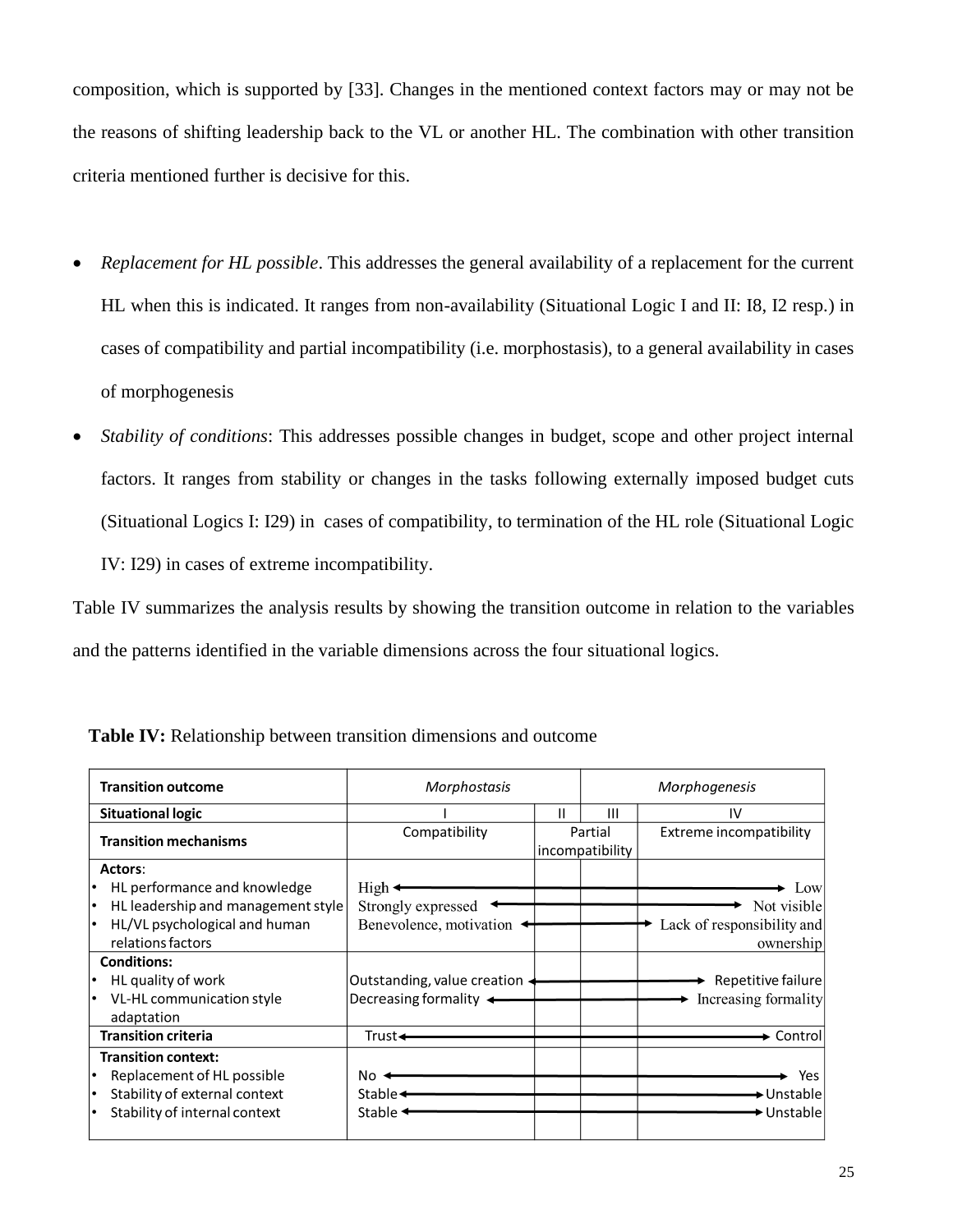#### E. DISCUSSION

#### *A. Towards a theory of transfer in balanced leadership*

The following section builds a theory from the findings described above. We follow the 4-step theory building process by Whetten [42], who proposes a way to develop the four essential elements which provide for a complete theory, these are the:

1) *What* – the main constructs of the theory, which explain the phenomena, such as the variables identified above. Selection should be made based on the constructs' relevance and parsimony. Hence only the most relevant construct should be included [42].

2) *How* - the relationships between the constructs. These are ''the "arrows" to connect the "boxes [constructs]"', which shows the logic of the underlying model [42, p.491], and possibly indicate causality.

3) Why – the "underlying psychological, economic, or social dynamics" which give credit to "the reasonableness of the proposed conceptualization" [ibid, p. 491]. This is typically accomplished by describing the observed regularities [46].

4) When/Where/Who – the limitations and boundary conditions for the proposed theory. This includes temporal and contextual factors, providing for the level of generalizability of the theory [42].

The following applies this process:

**Step 1** (the What): The variables are Context, Actors, Conditions, Mechanisms, Criteria, and Outcomes, as described above. Their sequence, which finally leads to the transition outcome, is initiated by the interplay of the actors with the conditions for the HL role. Similar to [25], the Actors, both VL and HL with their particular characteristics, expectations and interpretations of the conditions engage in a reflection on the fulfillment of the HL role. This reflection flows into an evaluation and a decision in the mechanism constructed on the level of compatibility of the HL's agency and its role conditions. The VL's perceived level of compatibility or incompatibility determines the situational logic (as shown in Table IV) contingent on transition context. The nature of the (non-) compatibility influences the base of the VL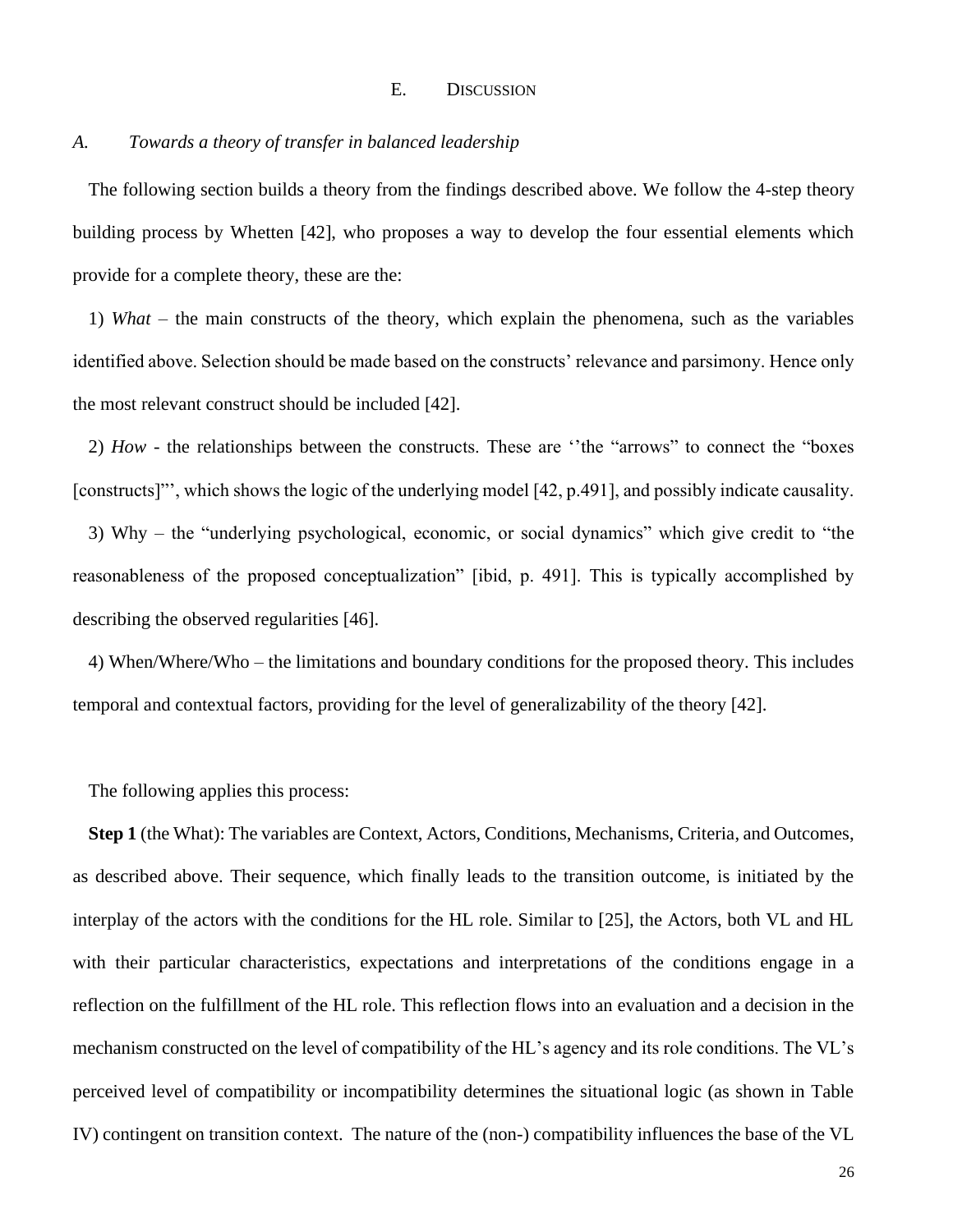– HL interaction as either predominantly trust-based or control-based which echoes the results of [5]. With the given state of transition mechanism (compatible or incompatible), criteria (trust or control relationship) and enabling or disabling context, a decision is made on the outcome as either being morphostatic or morphogenetic. This is empirically supported, for example, by the VL in (I1) who perceived the HL performance (Actor variable) as very high, which led to compatibility (i.e. influenced the Mechanisms variable). The link between compatibility in the Mechanisms variable and trust in the Criteria variable was well illustrated by (I13): *"When you meet a person first time, you don't know to what degree you can trust him. …. and with the time trust grows… I noticed that everything is being delivered on time. And I was getting more relaxed [towards the HL)]".* In both interviews this was described as leading to morphostatic outcome.

**Step 2** (the How): At the core of the sequence described in Step 1 above lies the Mechanisms variable. This variable is informed by the actors and condition variables, which are both contributors to the theory as they provide for the "because of…" in terms of a judgement on the level of compatibility in the mechanism variable. This judgement informs the subsequent criteria variable, which determines the nature of the control that the VL exercises over the HL. This provides for the "in order to ...". An example is shown Table IV, Situational logic I: *Because of* the high levels of benevolence, motivation and appropriate leadership style of the actor, in accordance with the fulfillment of the condition of delivering high quality task outcomes, the decision of the mechanisms variable is one of compatibility. This is a requirement at the criteria variable *in order to* build a trust-based control structure. Similar judgements can be found in the identification stage as shown in [7].

The context acts as enabler or disabler. Like in Situational Logic II (Table IV), where a morphogenetic outcome is indicated due to incompatibilities, but cannot be executed as the context does not provide for alternative resources as HL.

The final outcome decision for morphostasis or morphogenesis is based on the results of the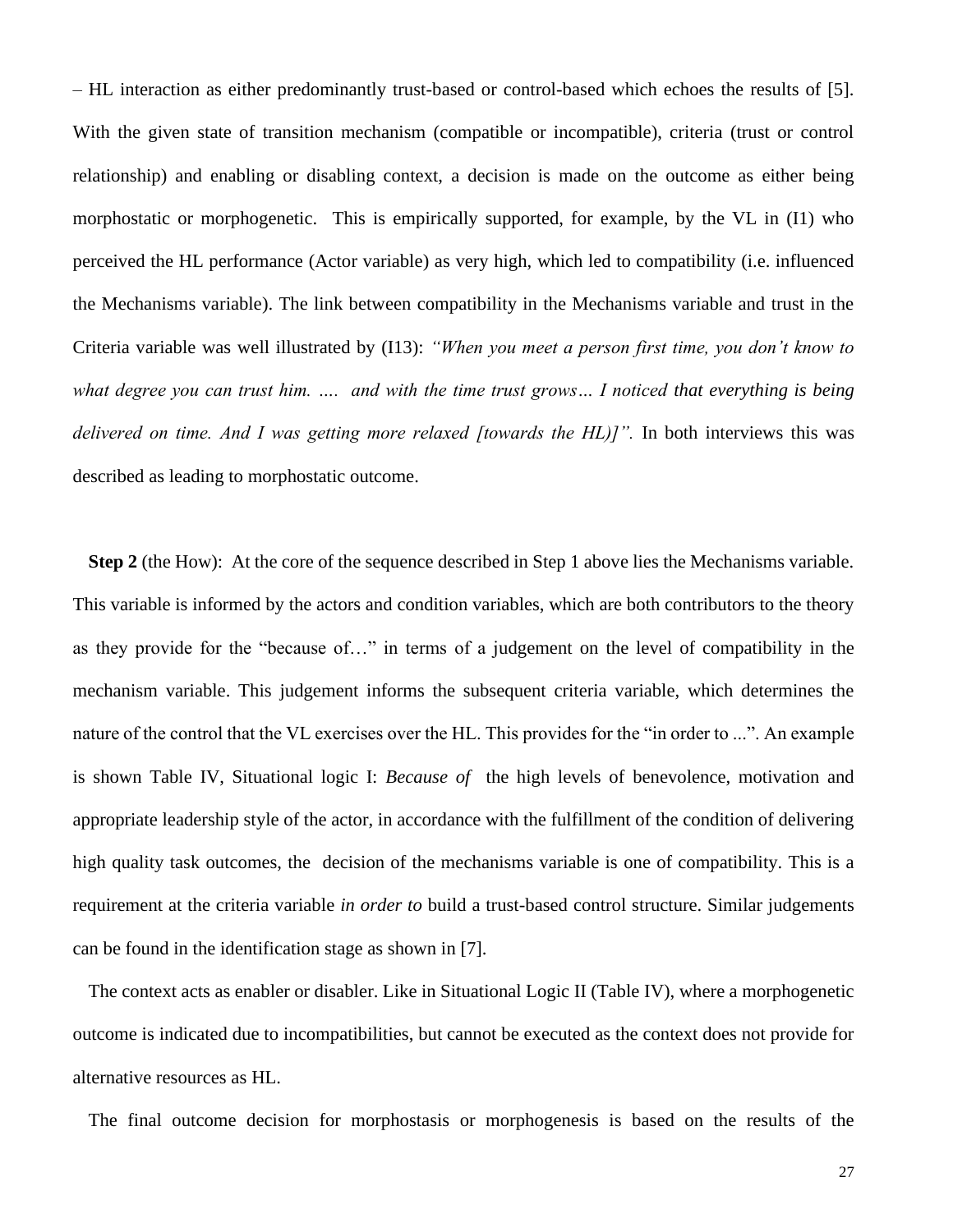mechanisms variable, enabled (or disabled) by the context and mediated by the criteria variable with its control structure and the implications stemming from high or low levels of trust in the VL – HL relationship. Higher levels of trust are supportive of decisions for morphostasis, and vice versa. The moderating role of external context is shown for example in (I22). Here the VL was happy with the HL performance *"He is very efficient. Apart of doing his work, he also support technical direction of the entire team",* the trust was here ("*Do you trust him?" – "Very much!"*), however an external context factor budget cut ("*We got the request to save the budget"*), led to morphogenesis as outcome – the horizontal leadership was not continued as the task needed to be terminated.

**Step 3** (the Why): The transfer event resembles a continuation of the governance role that the VL takes on during the preceding balanced leadership event, namely Horizontal Leadership & Governance as found previously by [5]. Hence, the theory developed in the present paper takes a governance perspective, whereby control in a self-regulating system (here: comparison of actor and condition) leads to judgements on compliance (here: mechanisms), which determines the nature of the underlying control structure as either being trust or control (here: criteria), all in contextual contingency and with the aim of self regulation (here: morphostasis or morphogenesis). This is similar to governance theory as described in for example [43] in the context of governance of projects. Hence, the governance perspective is one of the boundary conditions, as other perspectives would lead to different variables and models. For example, an organizational behavior or psychology perspective would most likely emphasize variables around sensemaking and/or socio-cognitive space. While these are valid contributions, they have not been included in pursuance of parsimony for the model and its application in further investigations. To that end a small, but essential set of variables was pursued to mirror the essential functions of the transfer event.

**Step 4** (the When/Where/Who): The decision for morphostasis or morphogenesis as a result of the mechanism and criteria construct in contextual contingency is likely to be a necessity at the end of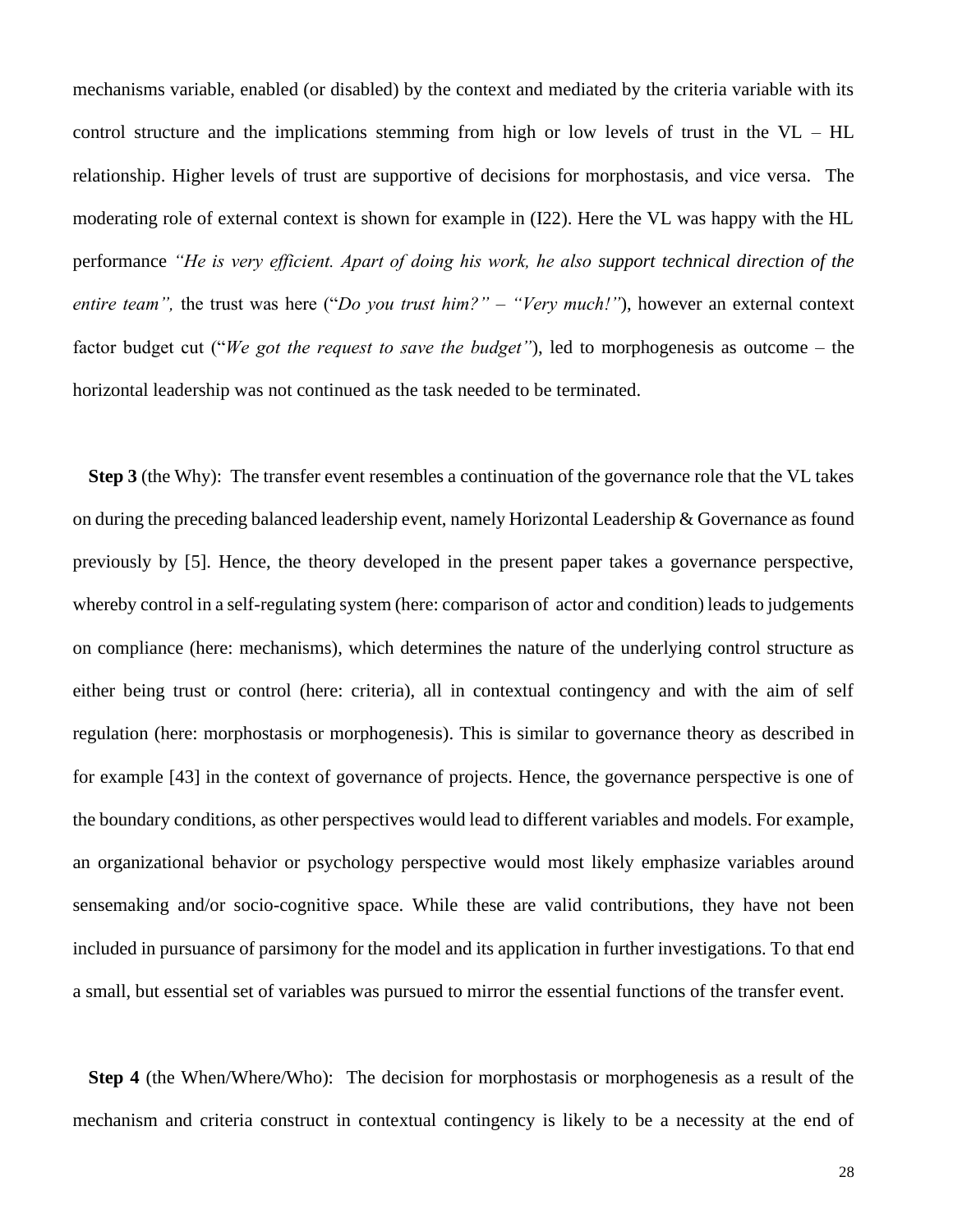temporary shifts of leadership authority from the VL to others. Examples include the shift to entire teams for temporary leadership, using shared/distributed leadership; or individuals external to the project team, in form of interim management; or individuals within the team, like in horizontal leadership. To that end, the model is supported by a wide range of literature suggesting evaluations in form of lessons learned and alike at the end of temporary assignments. The study here emphasizes this for the particular case of horizontal leadership in projects, which in itself must be enabled by the VL. Other boundary conditions that support balanced leadership and the transfer event are described, for example, in [8] and include project specific criteria, such as waterfall methodologies and person specific criteria, such as the preparedness of individuals to take on the HL role in its entirety, including responsibility and accountability. Non-vertical leadership, such as horizontal leadership is more likely in complex projects and organizations with higher levels of project management maturity, hence implicitly outline further possible boundary conditions for the theory developed herein [8]. *Fig. 1* depicts the described model.



*Fig. 1*: A theoretical model for a transfer event in balanced leadership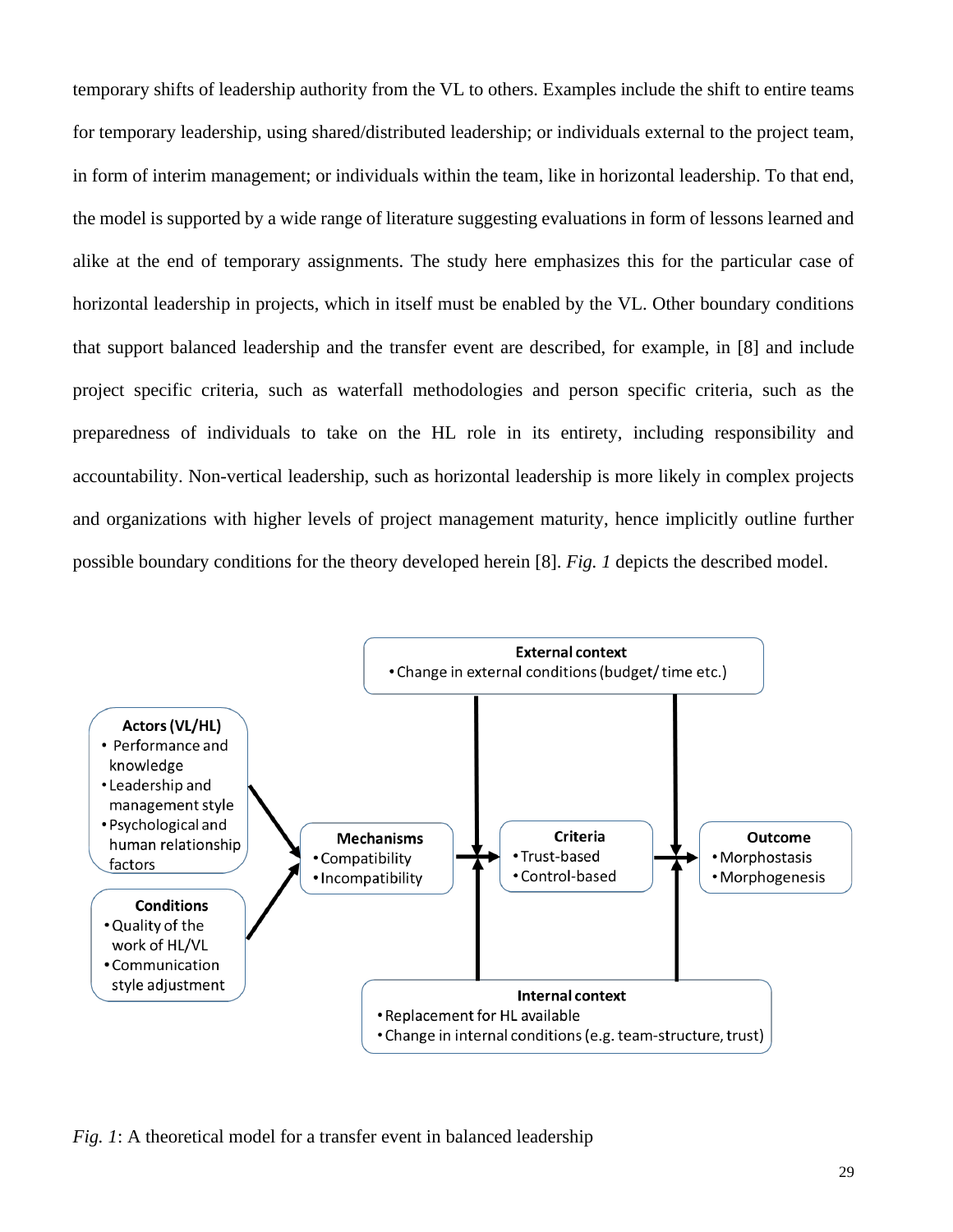## *B. Discussion on research questions*

We can now answer the research questions:

#### *RQ1: What are the particularities of the transition event after a horizontal leader assignment?*

The particularity of the transition is the difficulty in predicting a morphostatic or morphogenetic outcome of the transition event. The results show that polar events, with either high compatibility or extreme incompatibility between HL agency and positional conditions lead to predictable outcomes of morphostasis and morphogenesis respectively like described by Archer [12]. These are shown as Situational Logic I and IV in Table IV. The former applies to high compatibility in terms of HL agency and conditions, high quality in task fulfillment and high levels of trust in a generally stable context, which leads to morphostasis. The opposite is seen in Situational Logic IV, where the HL's failure to meet the conditions in terms of quality of task execution, as well as the required personality traits in, for example, leadership and management leads to loss of trust and subsequent morphogenetic outcome.

However, in-between these extremes the outcomes are more difficult to predict and depend on a number of dimensions that influence the outcome decision. This is shown as Situational Logic II and III. Beside the obvious need for at least partial compatibility between HL's agency and the conditions, the outcome decision is influenced by the personality of the actors and the trust level that stems from it, as well as the transition context. Context appears as enabling or disabling the possibility for the VL to decide himself/herself on the outcome. Situational Logic III shows an example for enabling, which allows the VL to make adjustments to the task and conditions, but to retain the HL as a leader. Situational Logic II exemplifies disabling by hindering the VL to implement a preferred solution, such as replacing a HL, by not providing a possible resource for that. Beside these contextual contingencies, Situational Logic II shows that the VL's desire for a particular team setting may override the negative performance judgement on the HL and leads to morphostatic outcome. Situational logic III indicates that negative judgement on the HL's personality fit with the situation, plus poor fulfillment of conditions leads to deteriorating levels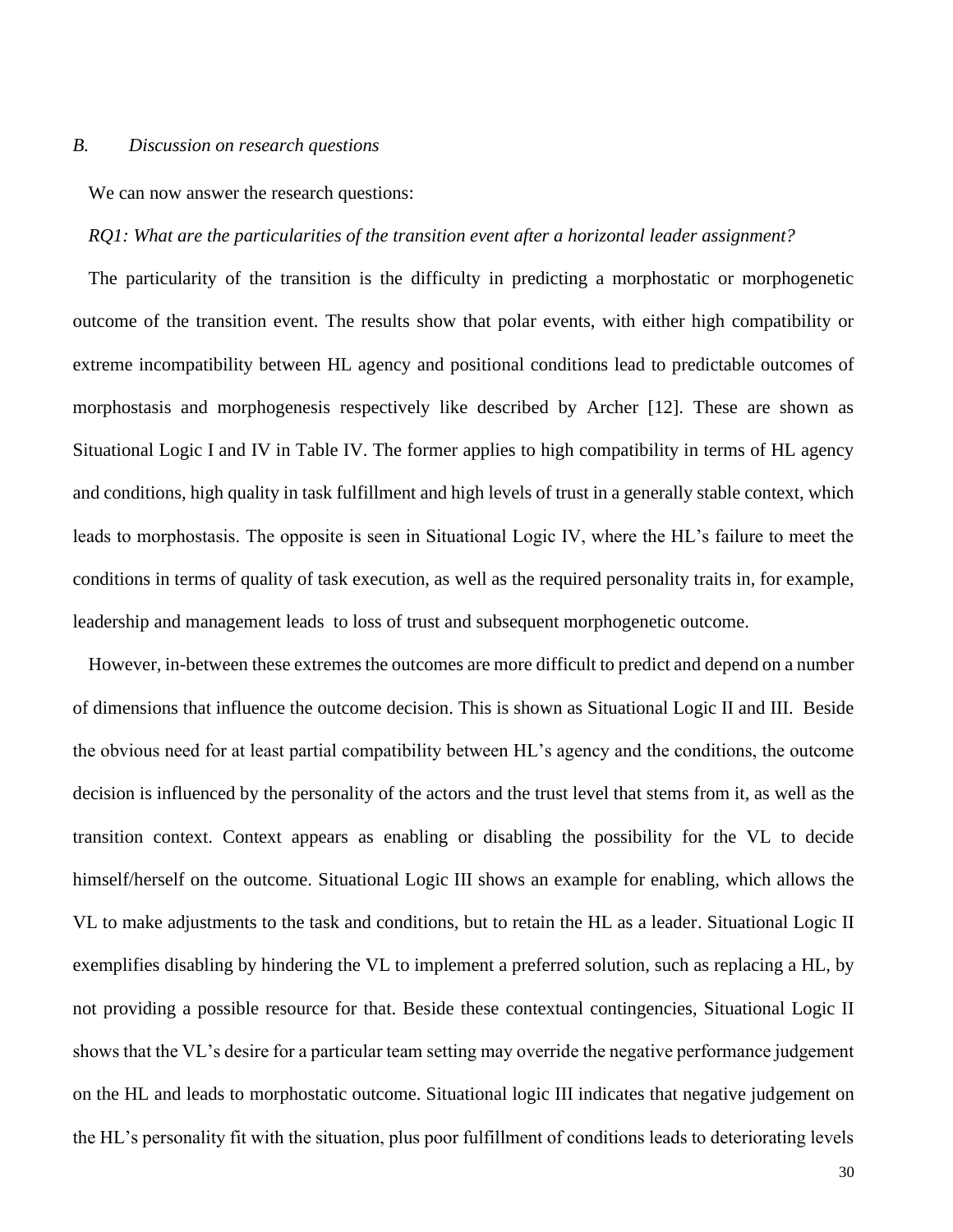of trust and morphogenetic outcomes.

In other words, actors, conditions, criteria and context all contribute in a particular way to the outcome decision, whereby the strength of the contribution depends on the context and the situation.

#### *RQ2: What is the nature of this transition in terms of variables and their impact on transition outcomes?*

The nature of the transition and its variables is shown in *Fig. 1* and described through the theory developed in the section above. In a given enabling or disabling context, the VL as one of the actors reflects on the HL's fulfilment of the formal and informal conditions associated with the HL's role as temporary leader. This results in a judgement of compatibility or grade of incompatibility, where higher levels of compatibility lead to more trust-based relationships and positive criteria for a morphostatic outcome decision. Higher levels of incompatibility are reflected in higher levels of control and discontinuation attitudes on the side of the VL, hence morphogenetic outcome decisions. The particular combinations of context, mechanisms, and criteria lead to the outcome decision. Four patterns of combinations were identified and linked to two possible outcomes. These are described in the paragraph above, shown in Table IV, and described as Situational Logics I to IV.

### F. CONCLUSIONS, THEORETICAL AND PRACTICAL IMPLICATIONS

This study empirically investigated the transfer event of HL's in balanced leadership. This event emerges at the end of the HL's temporary appointment and is marked by a reflection on the particular interaction between the HL as agent and the conditions that were imposed on the HL when accepting the temporary role. Using Realist Social Theory, two possible outcomes were investigated, namely morphostasis (i.e. no change to conditions in future assignment, no change of HL in future assignments of the same type), and morphogenesis (i.e. changes to conditions and/or person to be selected in future assignments of similar type). The process leading to this decision was investigated using transition theory,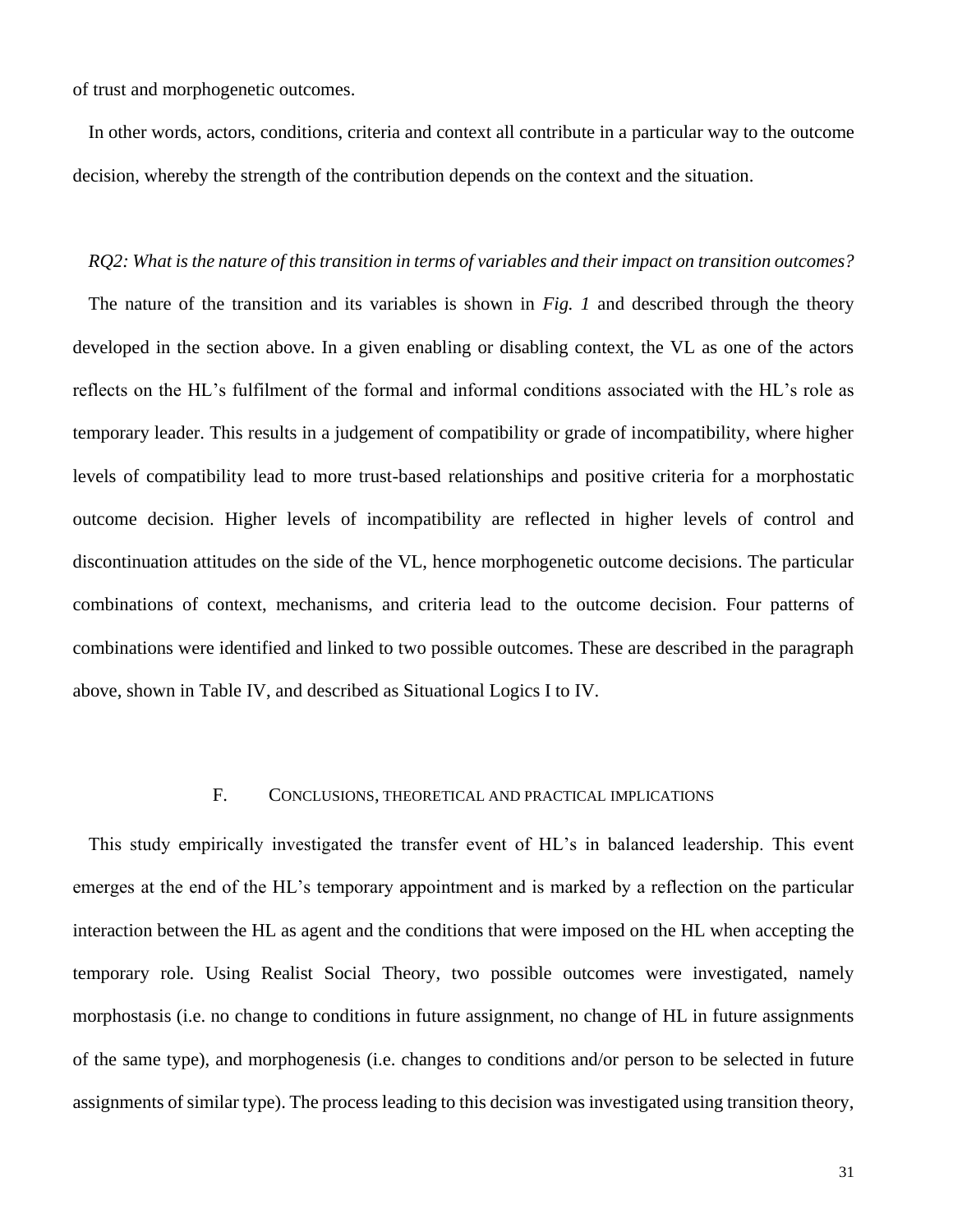which was here applied to the operational level and supported the development of a theory as depicted in *Fig. 1*. Empirically, the study is based on 30 interviews in a cross-sectional setting, which were analyzed abductively, guided by both theories mentioned above, which were extended by the findings from the data.

*Theoretical implications*. The results include a number of theoretical implications. First is the new theory on transfer of HL's within balanced leadership. This expands leadership theory into a projectspecific space. Most of the existing leadership theory for projects is adapted from general leadership theory and only recent developments, like that of balanced and horizontal leadership, reveal forms of leadership that are predominantly found in projects [2], [25] The present study has provided empirical evidence and a conceptualization of the last of the five leadership events in balanced leadership, hence completed the empirical underpinning of balanced leadership theory. With horizontal leadership being the breeding or testing ground for new, potential project managers [2], [17], this theory contributes to the wider question of how managers are identified and selected, thus makes a contribution to a long standing discourse in general management theory. Other implications include the extension of Realist Social Theory and transition theory in the realm of projects and their management. The present study has refined the suggestions from Realist Social Theory by providing more granulate criteria and dimensions that lead to morphostasis and morphogenesis, including the crucial role of context. Similarly, it has extended transition theory by providing exemplary dimensions for the before, during, and after state of transition (*Fig. 1*).

*Managerial implications* include the insight into the mechanics of HL appointment (dis-)continuation, which can be used by practitioners to purposefully apply the variables shown in *Fig. 1* to lead the process to desired outcomes. Examples may include a stronger awareness for identifying informal and unarticulated requirements for the HL role. To avoid morphogenetic outcomes, the prospective HLs should have in-depth discussions (if not negotiations) with their VL to identify the details of the conditions for fulfilling the HL role, and the criteria and thresholds used by the VL to judge on the HL's performance.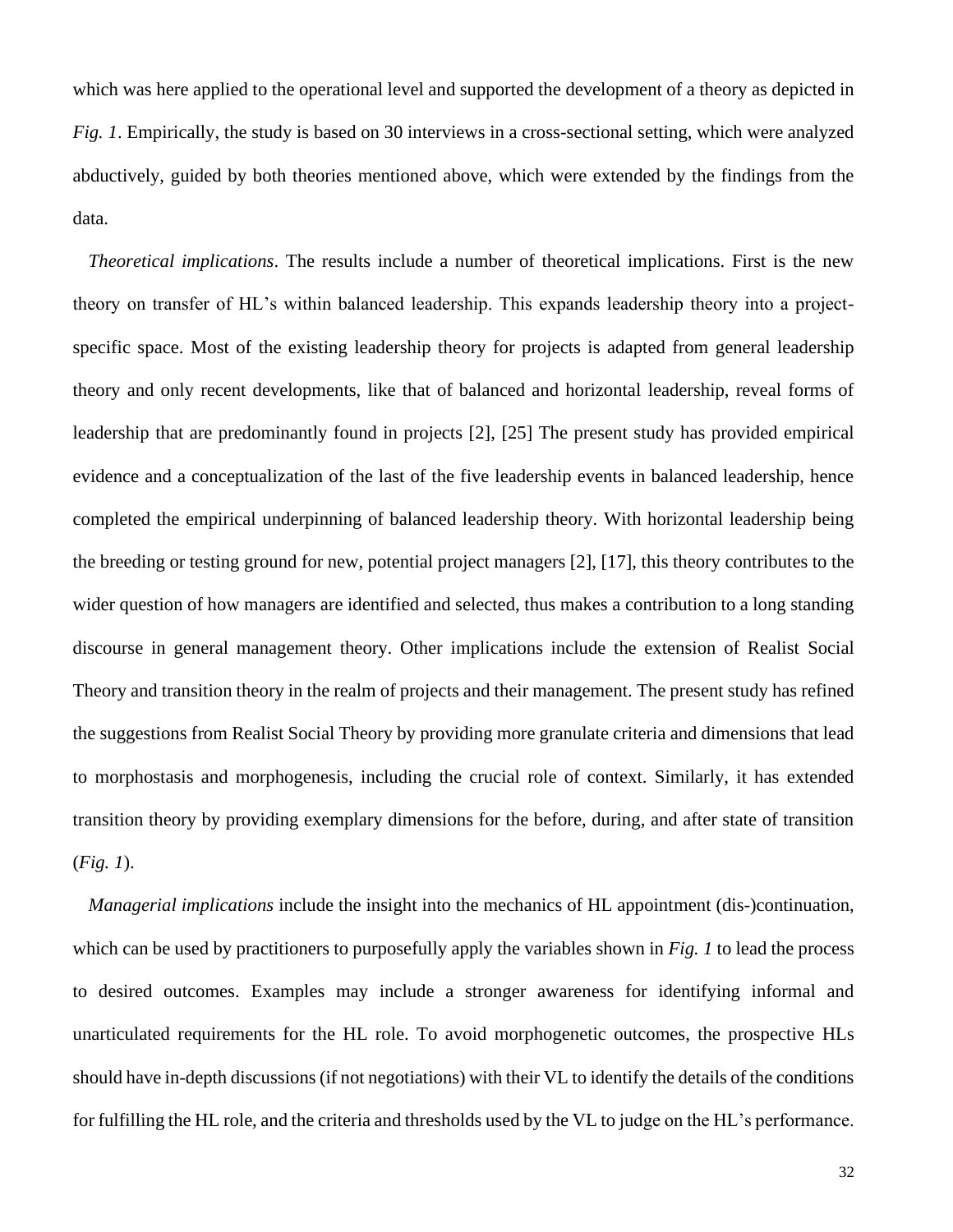Similarly, should context variables, such as possible budget restrictions or anticipated scope changes, be taken into account before a HL role is accepted. Clarity about the expectations in each of the four variables (Actors, Conditions, Transition Criteria, and Transition Context) will help avoiding negative surprises for both VL and HL. The theory may also be used in training and education to make project team members and potential project managers aware of the dynamics in projects, such as those stemming from horizontal and balanced leadership. Hereby especially the chances that every team member might be asked to temporarily lead the project because of his/her expert knowledge. When these situations arise, the stated managerial implications should be known and applied.

The strengths of the study include its robust theoretical base with long-established Realist Social Theory and transition theory. A further strength is the clearness of the patterns that emerged from the data, giving raise to credibility and reliability of the findings. As in all studies, there are also weaknesses. Despite the attempts to reduce them methodologically, (e.g. through abduction and use of existing theoretical frameworks) they might have influenced the results. Limitations include the nature of qualitative and abductive research, with relatively small samples sizes and subjective interpretation of data, may limiting the generalizability of the results across the wide variety of balanced leadership transfer situations. Similarly, the geographical focus on one country and the focus on engineering projects only might lead to overrepresentation of some project types and country specific characteristics, hence limit generalization to projects in general. A further perceived limitation might be the exclusion of the leadership style of the horizontal leader. However, this is published in [25] and therefore not addresses herein. The underlying ontology builds on the notion that the findings provide for one possible, but not necessarily the only explanation of the phenomenon. Hence, there may be rival theories (in the sense of [39]) to the one developed here.

This indicates opportunities for future research in terms of more quantitative and global studies to validate and potentially expand the current findings. Future studies could address research questions about the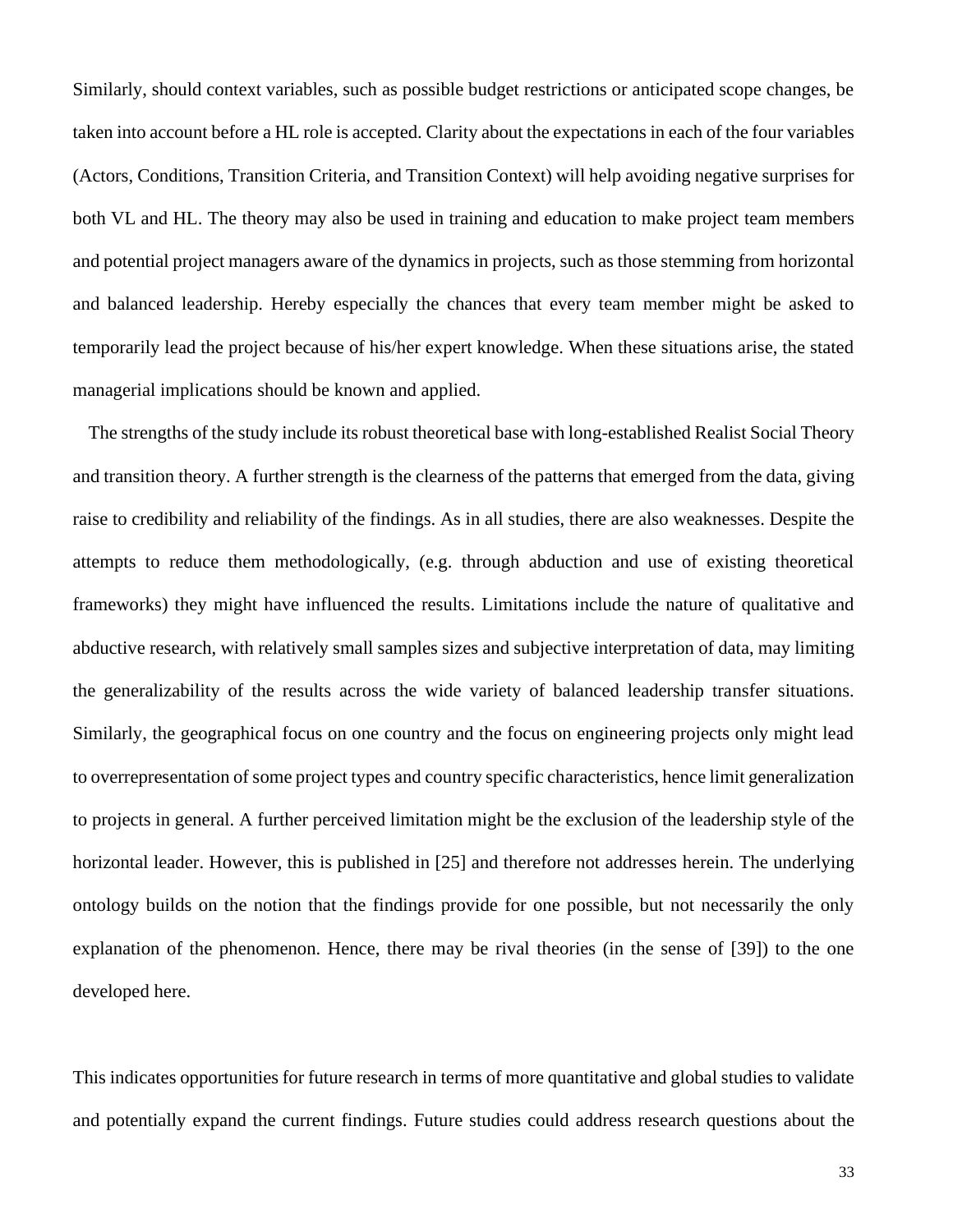nature of the change in communication and leadership style of HLs across different situational logics. Oher questions could address the relative impact of the model's variables on the outcome decision in each situational logic, providing for the significance of particular variables' combinations that lead to either of the two possible outcomes. Moreover, future studies may take different theoretical lenses to identify further dimensions of decisive nature for outcome decisions in HL transfers. This could include management theory perspectives to address questions about the influence of different approaches to planning and control as boundary conditions for the theory. Psychological perspectives can be used for studies on the personality profiles of HLs (as done in [4] for VLs) to identify potential 'fit' scenarios between HLs and leadership situations in projects, or between HLs and VLs personalities, as well the relationship between these 'fit' scenarios and project performance. Organizational theory studies may address questions about the impact of different organizational structures, or the use and distribution of power in organizations on the functioning of the model and the impact on project results.

The study provided new insights into how HL's are evaluated and potentially re-appointed. The contribution to knowledge lies in the new theory that stems from the study and the variety of implications it has for theorizing in project management, as well as management and leadership in general.

#### ACKNOWLEDGMENT

This publication has been developed and reproduced with grants from the Project Management Institute and is copyrighted material of and owned by, PMI, Copyright (2020). Unauthorized reproduction of this material is strictly prohibited

#### **REFERENCES**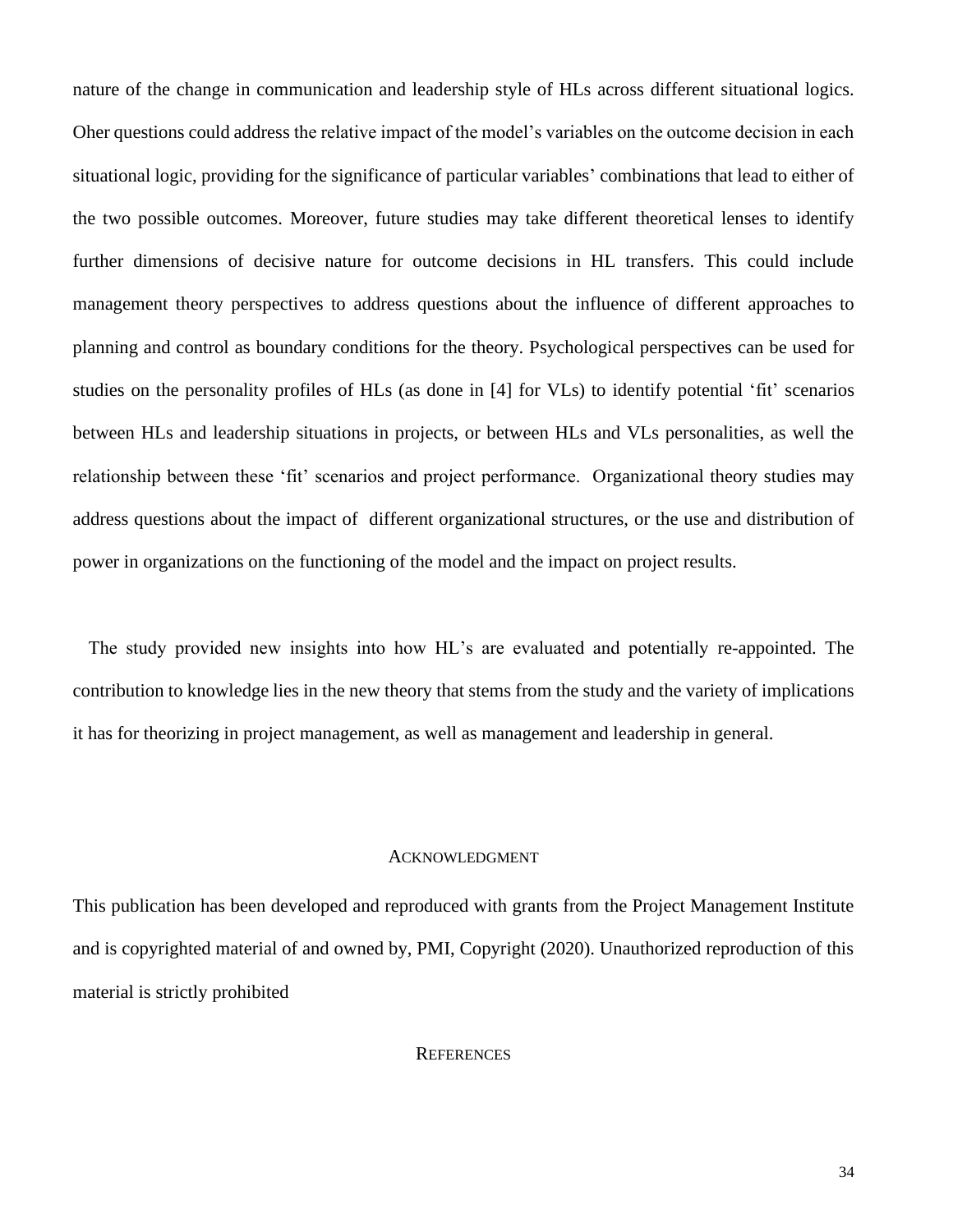- [1] R. Müller, J. Packendorff, and S. Sankaran, "Balanced Leadership: A New Perspective for Leadership in Organizational Project Management," in *Cambridge Handbook of Organizational Project Management*, S. Sankaran, R. Müller, and N. Drouin, Eds. Cambridge, UK: Cambridge University Press, 2017, pp. 180–193.
- [2] R. Müller, S. Sankaran, N. Drouin, A. Vaagaasar, M. C. Bekker, and K. Jain, "A theory framework for balancing vertical and horizontal leadership in projects," *Int. J. Proj. Manag.*, vol. 36, no. 1, pp. 83–94, 2018.
- [3] C. M. Scott-Young, M. Georgy, and A. Grisinger, "Shared leadership in project teams : An integrative multi-level conceptual model and research agenda," *Int. J. Proj. Manag.*, vol. 37, no. 4, pp. 565–581, 2019.
- [4] J. R. Turner and R. Müller, Choosing Appropriate Project Managers: Matching their leadership style to the type of project. Newtown Square; USA: Project Management Institute, 2006.
- [5] M. Pilkienė, R. Alonderiene, A. Chmieliauskas, S. Šimkonis, and R. Müller, "The governance of horizontal leadership in projects," *Int. J. Proj. Manag.*, vol. 36, no. 7, pp. 913–924, 2018.
- [6] S. Sankaran, A. L. Vaagaasar, and M. C. Bekker, "Assignment of project team members to projects: Project managers' influence strategies in practice," *Int. J. Manag. Proj. Bus.*, vol. online, 2019. DOI 10.1108/IJMPB-12-2018-0285.
- [7] R. Müller, F. Zhu, X. Sun, L. Wang, and M. Yu, "The identification of temporary horizontal leaders in projects: The case of China," *Int. J. Proj. Manag.*, vol. 36, no. 1, pp. 95–107, 2018.
- [8] M. Yu, A. L. Vaagaasar, R. Müller, L. Wang, and F. Zhu, "Empowerment: The key to horizontal leadership in projects," *Int. J. Proj. Manag.*, vol. 36, no. 7, pp. 992–1006, 2018.
- [9] D. B. Aartun and A. E. Særsland, "Daring to Dream: Leadership practices in Norway's U20 National Football Team," unpublished Master's thesis, BI Norwegian Business School, 2019.
- [10] Ø. Kvalnes, *Digital Dilemmas: Exploring Ethics and Social Media in Organizations*. Palgrave Macmillan, Cham, Switzerland: Palgrave Pivot, 2020.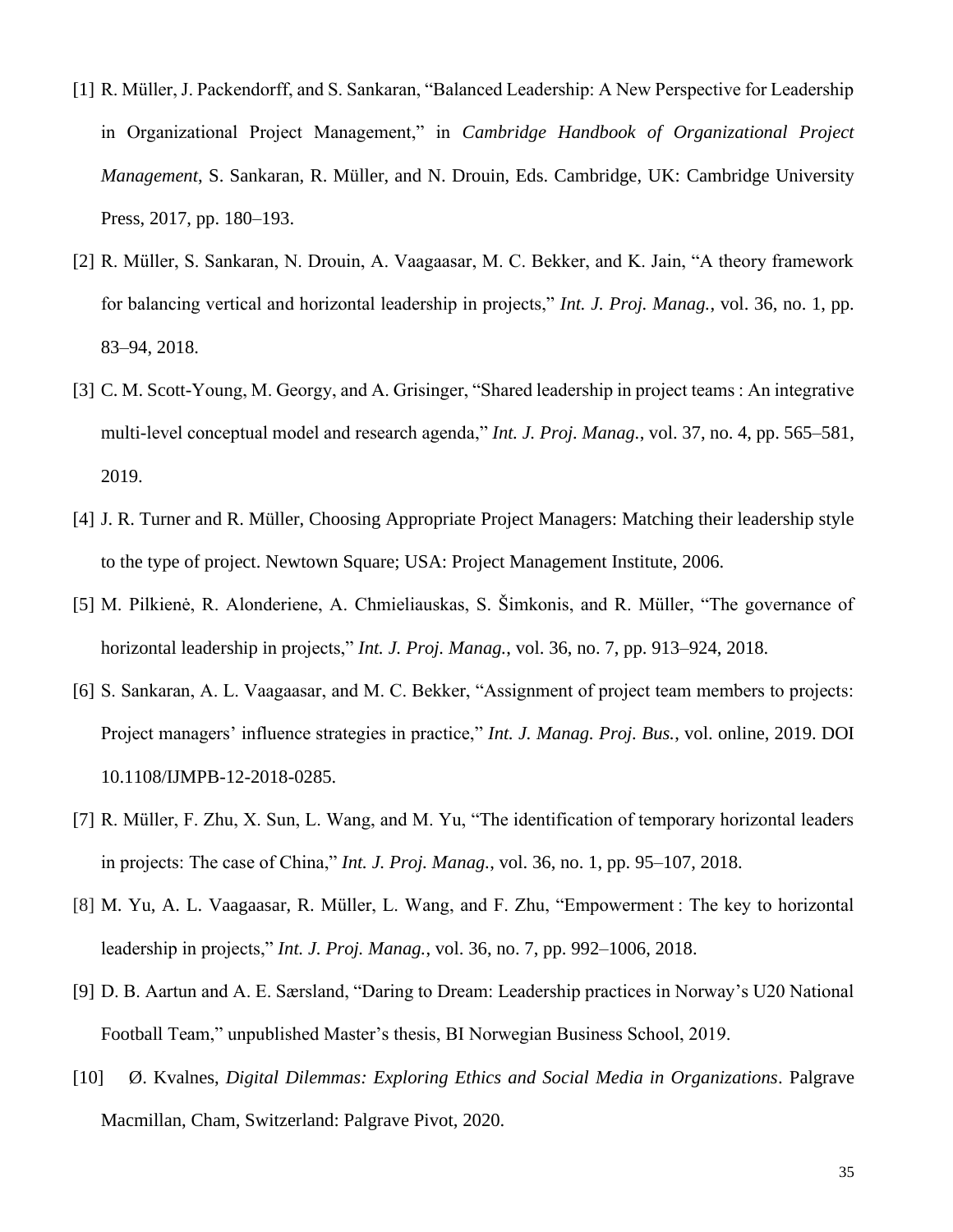- [11] L. Li, R. Müller, B. Liu, Q. Wang, S. Zhou, and G. Wu, "Horizontal-leader identification in construction project teams in China: How Guanxi impacts coworkers' perceived justice and turnover intentions," (under review).
- [12] M. Archer, *Realist social theory: the morphogenetic approach*. Cambridge, UK: Cambridge University Press, 1995.
- [13] D. Loorbach, "Transition management. New Mode of Governance for Sustainable Development". Utrecht: International Books, 2007.
- [14] S.G. Green. "TOP Management Support of R&D Projects: A Strategic Leadership Perspective". IEEE Transactions on Engineering Management, 42 (3), pp. 223-232, 1995.
- [15] S.Faraj, V.Sambamurthy. "Leadership of information systems development projects". IEEE Transactions on Engineering Management, 53 (2), pp. 238-249, 2006.
- [16] R. Müller, J. Geraldi, and J.R.Turner. "Relationships between leadership and success in different types of project complexities". IEEE Transactions on Engineering Management, 59 (1), art. no. 5730485, pp. 77-90, 2012.
- [17] E.Karahanna, and R.T.Watson. "Information systems leadership". IEEE Transactions on Engineering Management, 53 (2), pp. 171-176, 2006.
- [18] N. Drouin, S. Sankaran and R. Müller. "Balancing leadership in projects: The role of the sociocognitive space." (under review).
- [19] C. L. Pearce and H. P. Sims, "Vertical versus shared leadership as predictors of the effectiveness of change management teams: An examination of aversive, directive, transactional, transformational, and empowering leader behaviors.," *Gr. Dyn. Theory, Res. Pract.*, vol. 6, no. 2, pp. 172–197, 2002.
- [20] L. Crevani, M. Lindgren, and J. Packendorff, "Shared leadership: a post-heroic perspective on leadership as a collective construction," *Int. J. Leadersh. Stud.*, vol. 3, no. 1, pp. 40–67, 2007
- [21] R. Bolden, "Distributed leadership in organizations: A review of theory and research," *Int. J. Manag. Rev.*, vol. 13, no. 3, pp. 251–269, 2011.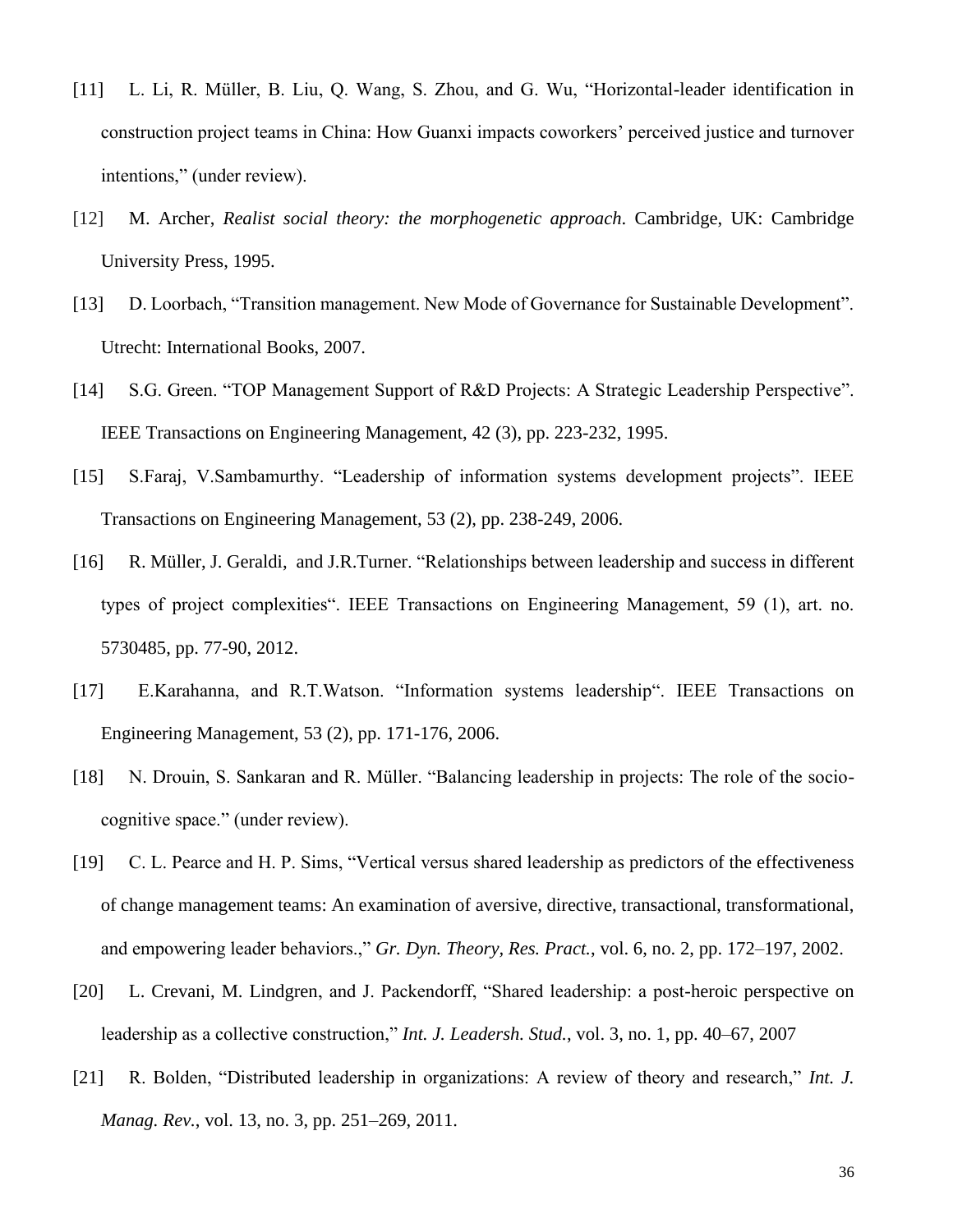- [22] S. Pretorius, H. Steyn, and T. Bond-Barnard, "Exploring Project-Related Factors That Influence Leadership Styles and Their Effect on Project Performance: a Conceptual Framework," *South African J. Ind. Eng.*, vol. 28, no. 4, pp. 95–108, 2017.
- [23] S. Sankaran, A. L. Vaagaasar, and M. C. Bekker, "Assignment of project team members to projects: Project managers' influence strategies in practice," *Int. J. Manag. Proj. Bus.*, vol. online, 2019. DOI 10.1108/IJMPB-12-2018-0285.
- [24] R. Müller, F. Zhu, X. Sun, L. Wang, and M. Yu, "The identification of temporary horizontal leaders in projects: The case of China," *Int. J. Proj. Manag.*, vol. 36, no. 1, pp. 95–107, 2018.
- [25] N. Drouin, R. Müller, S. Sankaran, and A. L. Vaagaasar, "Balancing vertical and horizontal leadership in projects: Empirical studies from Australia, Canada, Norway and Sweden," *Int. J. Manag. Proj. Bus.*, vol. 11, no. 4, pp. 986–1006, 2018.
- [26] M. Muethel and M. Hoegl, "Shared leadership effectiveness in independent professional teams," *Eur. Manag. J.*, vol. 31, no. 4, pp. 423–432, 2013.
- [27] M. S. Archer, *Being Human: the Problem of Agency*, 2000th ed. Cambridge, UK: Cambridge University Press, 2000.
- [28] D. Loorbach, "Transition management for sustainable development: a prescriptive, complexitybased governance framework". *Governance*, vol. 23, no. 1, pp. 161-183, 2010.
- [29] J. P. Voß, A. Smith, and J. Grin, "Designing long-term policy: rethinking transition management". *Policy sciences*, vol. 42, no. 4, pp. 275-302, 2009.
- [30] J. C. Stephens, and A. C. Graham, "Toward an empirical research agenda for sustainability in higher education: exploring the transition management framework", *J. of Cleaner Production*, vol. 18, no. 7, pp. 611-618, 2010.
- [31] R. Kemp, D. Loorbach, and J. Rotmans, "Transition management as a model for managing processes of co-evolution towards sustainable development". *Int. J. of Sustainable Development & World Ecology*, vol. 14, no. 1, pp. 78-91, 2007.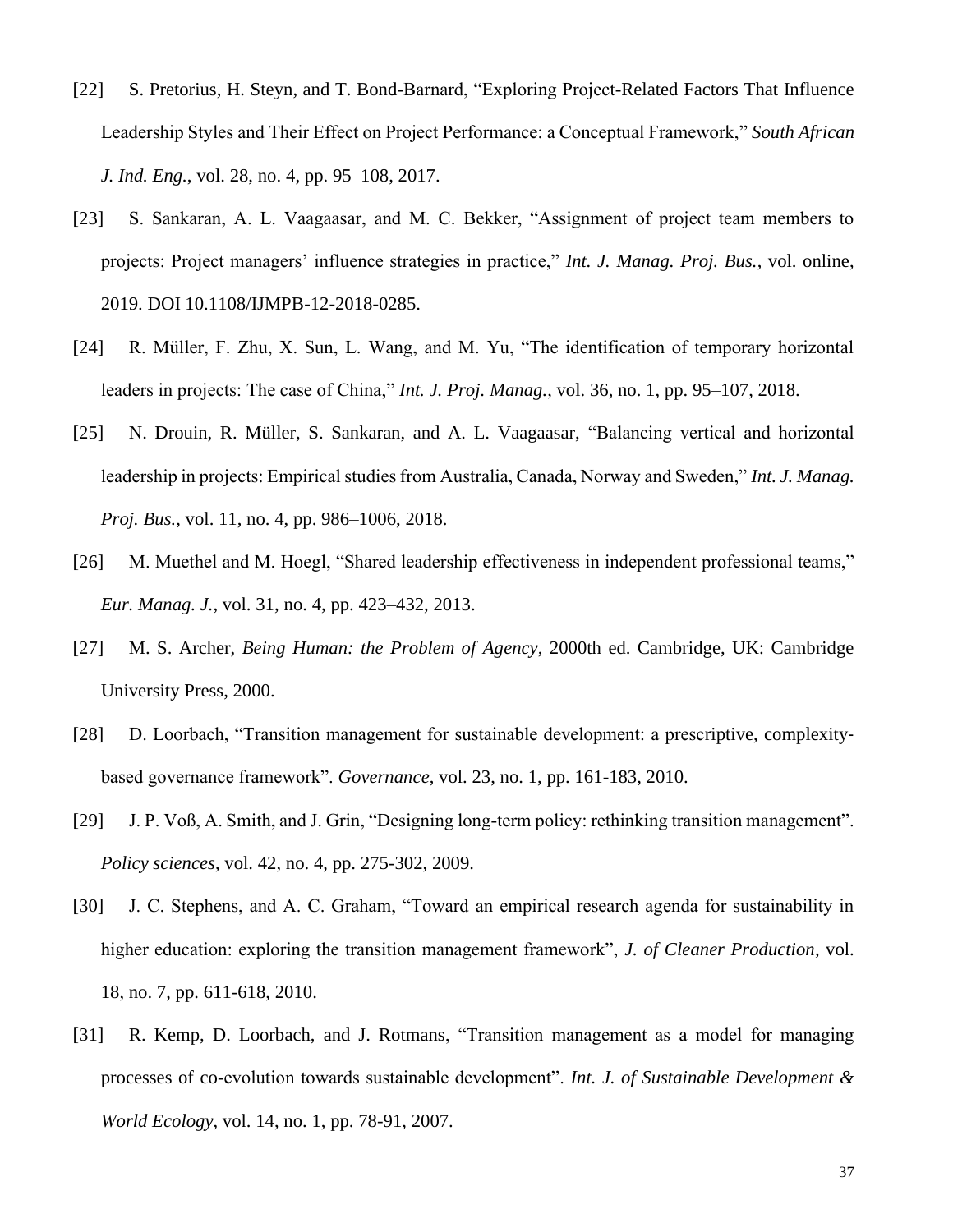- [32] M. L. Marks, "A framework for facilitating adaptation to organizational transition," *J. Organ. Chang. Manag.*, vol. 20, no. 5, pp. 721–739, 2007.
- [33] M. Aubry, R. Müller, B. Hobbs, and T. Blomquist, "Project management offices in transition," *Int. J. Proj. Manag.*, vol. 28, no. 8, 2010.
- [34] T. Burström and M. Jacobsson, "Transition processes in an interorganizational platform project," *Int. J. Manag. Proj. Bus.*, vol. 5, no. 3, pp. 400–419, 2012.
- [35] Lundin, R. A., & Söderholm, A. "A theory of the temporary organization". *Scandinavian Journal of Management*, *11*(4), 437-455, 1995.
- [36] J. Rotmans, R. Kemp, and M. Van Asselt, "More evolution than revolution: transition management in public policy2". *Foresight*, vol. 3, no. 1, pp. 15-31, 2001.
- [37] R. Bhaskar, *Enlightened Common Sense: The Philosophy of Critical Realism*. Abingdon, Oxon, UK: Routledge, UK, 2016.
- [38] M. B. Miles, A. Huberman, and J. Saldana, *Qualitative Data Analysis*, 3rd ed. Thousand Oaks, CA, USA: SAGE Publications Inc, USA, 2014.
- [39] R. K. Yin, *Case Study Research: Design and Methods*, 4th ed. Thousand Oaks, CA, USA: SAGE Publications, 2009.
- [40] J. R. Turner and R. A. Cochrane, "Goals-and-methods matrix: coping with projects with ill defined goals and/or methods of achieving them," *Int. J. Proj. Manag.*, vol. 11, no. 2, pp. 93–102, 1993.
- [41] R. C. Mayer, J. H. Davis, and F. D. Schoorman, "An integrative model of organizational trust," *Acad. Manag. Rev.*, vol. 20, no. 3, pp. 709–734, 1995.
- [42] D. A. Whetten, "Modelling-as-Theorizing: A Systematic Methodology for Theory Development," in *Essential Skills for Management Research*, D. Partington, Ed. Thousand Oaks, CA, USA: SAGE Publications Inc., 2002, pp. 45–71.
- [43] R. Müller, *Governance and Governmentality for Projects: Enablers, practices, and consequences*. New York, NY, USA: Routledge, USA, 2017.